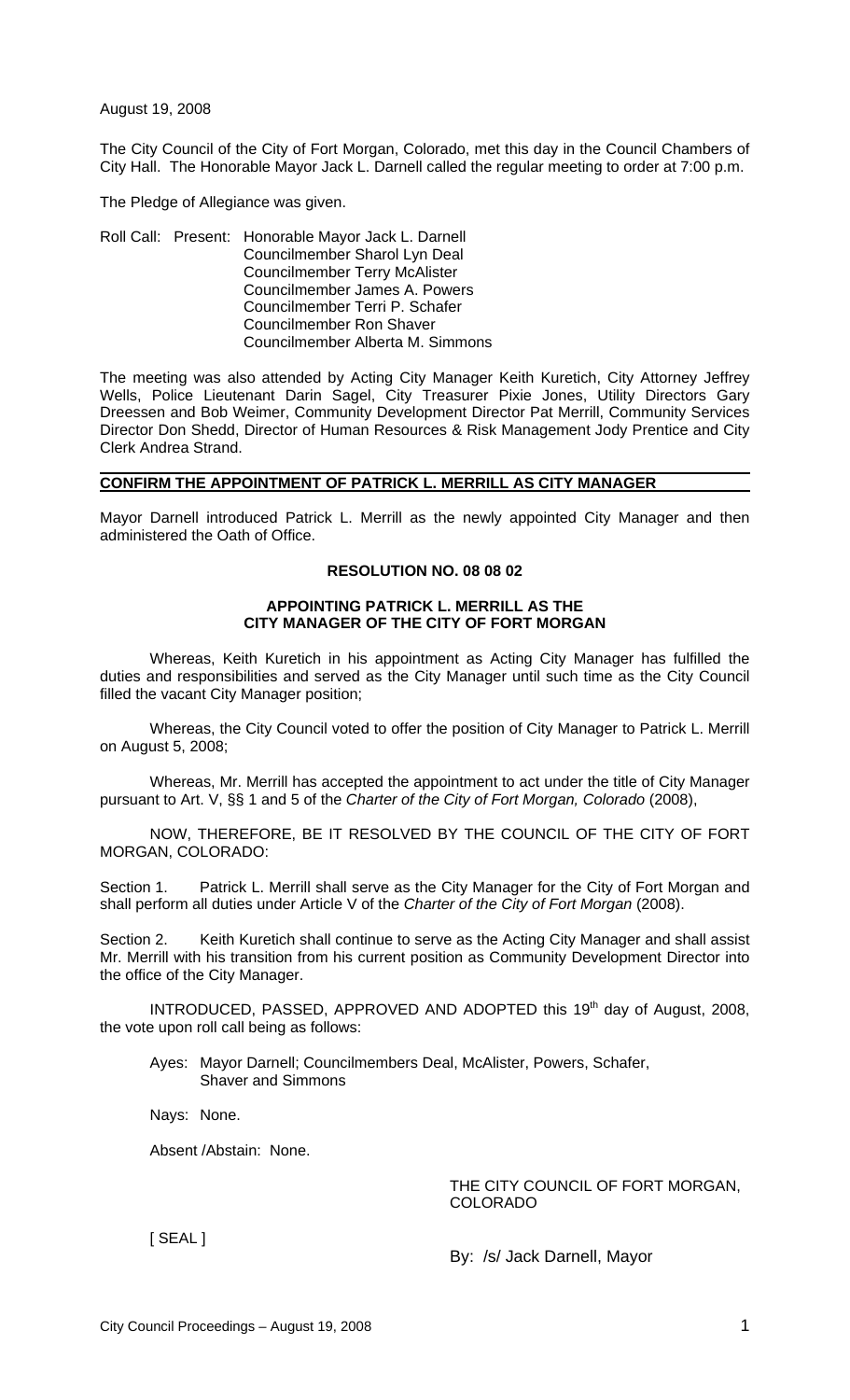ATTEST: /s/ Andrea Strand, City Clerk

| STATE OF COLORADO          |       |                    |
|----------------------------|-------|--------------------|
| <b>COUNTY OF MORGAN</b>    | ) SS. | <b>CERTIFICATE</b> |
| <b>CITY OF FORT MORGAN</b> |       |                    |

I, ANDREA STRAND, City Clerk for the City of Fort Morgan, Colorado, do hereby certify and attest that the foregoing Resolution is a true, perfect and complete copy of the Resolution adopted by the Council of Fort Morgan, Colorado, and is identical to the original thereof appearing in the official records of the City of Fort Morgan, Colorado, and that the same has not been, since its adoption, in any respect, rescinded or amended.

IN TESTIMONY WHEREOF, I have hereunto set my hand and have affixed the seal of the City of Fort Morgan this 20th day of August, 2008.

/s/ Andrea Strand, City Clerk

#### **PUBLIC HEARING – ZONING BOARD OF APPEALS (Council Acting As)**

Zoning Variance Application for a variance related to the requirements of Zoning and Land Use Code adopted by the City of Fort Morgan, as amended, for Marvin Jefferson at 801 Main Street, Case No. ZA08-10.

#### **Public Hearing**

Mayor Darnell made opening comments at 7:06 p.m.

Clerk Strand reported that the legal requirements of the Zoning and Land Use Code had been met with the Notice of Public Hearing being published in *The Fort Morgan Times* on August 8, 2008, and property owners within 300 feet of 801 Main Street were mailed the Notice of Public Hearing on August 8, 2008.

Presentation of the Variance Application was made by City Manager Merrill who explained that the variance request made by Marvin Jefferson was to have a reduced area dedicated to offstreet parking than is required by Ordinance, regarding a business located at 801 Main Street. Mr. Jefferson is finishing the basement of the building to include a meeting room, storage and office/work area. This will create more finished square footage in the building, which will increase the requirement for off-street parking. His recommendation was to grant the variance and the minutes should reflect that as long as it is kept a professional daytime business operation, this variance should be approved.

The Applicant, Marvin Jefferson, of 41575 County Road HH, Akron, Colorado, explained that the building had been constructed without a foundation. He had been working with Mike Kirkendall from the City and was informed this problem would have to be fixed during the renovation. The building had been raised and a foundation was constructed under the structure.

Public Comments – Written/Oral – Clerk Strand stated that no comments had been received.

Councilmember Powers moved to close the public meeting. His motion was seconded by Councilmember Simmons and carried unanimously.

#### **Action on the Application**

Attorney Wells stated that the legal requirements had been met and felt the Council, Acting as the Zoning Board of Appeals, had received the information necessary to make their decision.

Councilmember McAlister offered a motion to approve the Variance Application by Marvin Jefferson of 801 Main Street, Lots 15 & 16, Block 13, Riverside Addition to the City of Fort Morgan, Colorado, according to the recorded plat thereof, to allow off-street parking. His motion was seconded by Councilmember Schafer. Councilmember Powers offered a friendly was seconded by Councilmember Schafer. amendment to the motion to add that the variance be approved as long as the building is used for a professional daytime operation. The motion carried unanimously.

 **LOCAL LICENSING AUTHORITY (Council Acting As) Approve the Application for Renewal of a 3.2 Percent Beer Retail License by G & S Services Co., dba Conoco Outpost, located at 1410 Barlow Road**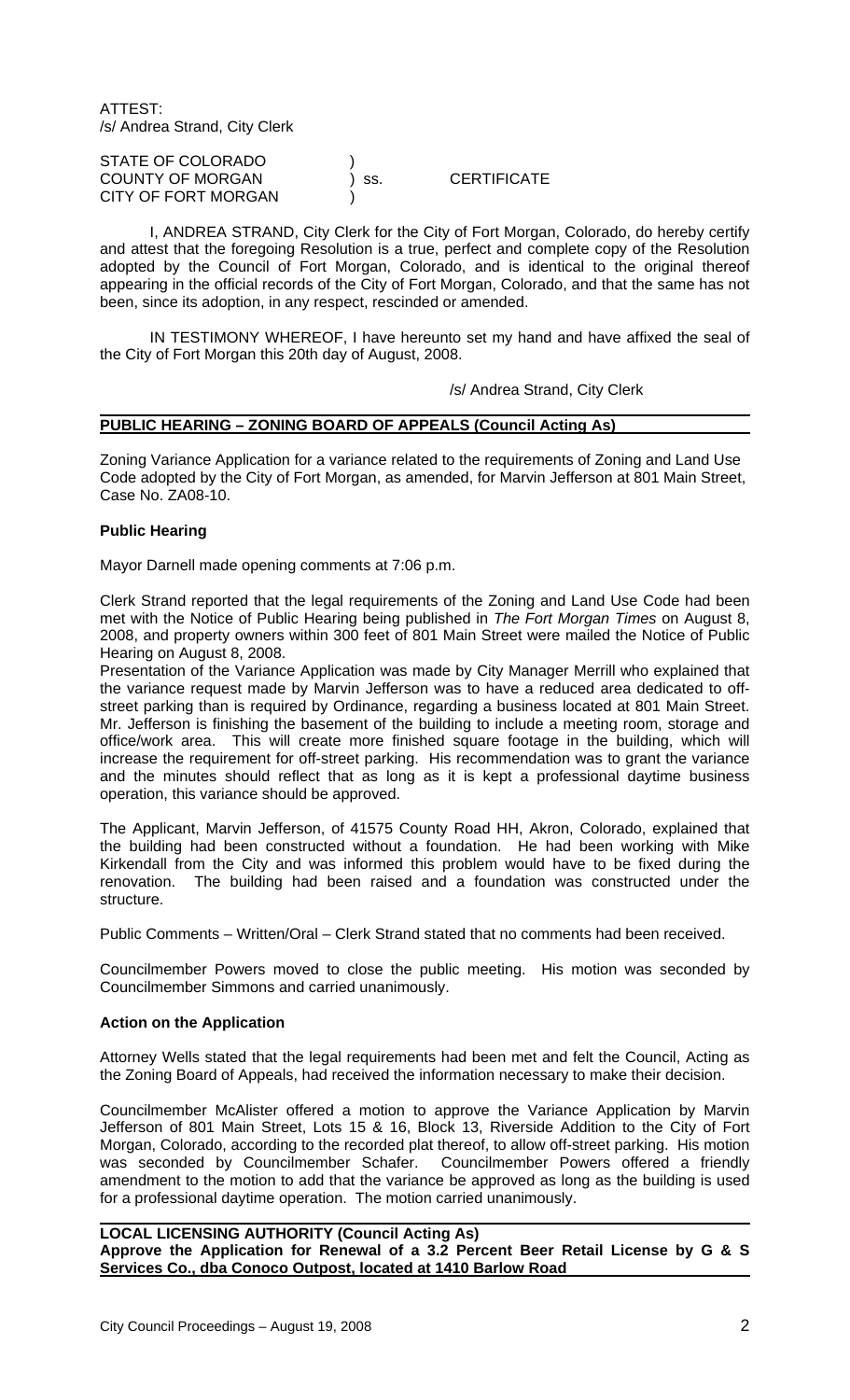Clerk Strand reported that a complete application for renewal and Report of Changes for the Manager, of a 3.2 Percent Beer Retail Liquor License (Off Premises) for G & S Services Co., dba Conoco Outpost, located at 1410 Barlow Road, had been received by the Clerk's office and the appropriate fees had been paid for the renewal.

Lieutenant Sagel reported that a violation occurred involving the sale of alcohol to a minor on January 5, 2008. As a result of this violation, an Order to Show Cause was issued by the Department of Revenue in February of 2008. The result of the Order to Show Cause was a Stipulation, Agreement, and Order between G & S Services Co, dba Conoco Outpost, and the State of Colorado, Department of Revenue.

Diane Wulf, of 6800 South Dawson Circle, #201, Centennial, Colorado, was present on behalf of G & S Services, and informed Council that they had conducted training for the new manager and the employees. Ms. Wulf responded that they now use training videos and a training program conducted by the managers to educate the staff on liquor handling.

Councilmember Simmons offered a motion to approve the application for renewal and Report of Changes for the 3.2 Percent Beer Retail License for G&S Services, dba Conoco Outpost, located at 1410 Barlow Road. Her motion was seconded by Councilmember Schafer and duly carried.

#### **AUTHORIZE THE MAYOR TO SIGN TWO BANKING RESOLUTIONS FOR THE CITY'S BANK ACCOUNTS**

Councilmember Simmons offered the following Resolution and moved for its adoption. Her motion was seconded by Councilmember Schafer; said Resolution being in words, letters and figures as follows, to-wit:

# **RESOLUTION NO. 08 08 03**

### **CONCERNING THE ESTABLISHMENT AND OPERATION OF BANK ACCOUNTS**

BE IT RESOLVED BY THE CITY COUNCIL OF THE CITY OF FORT MORGAN. COLORADO that Banks and Savings and Loan Associations insured by the FDIC, Edward Jones, Member of SIPC, with offices situated in the City of Fort Morgan, Colorado, the Colorado Local Government Liquid Asset Trust, and the Colorado Surplus Asset Fund Trust may be used as the depositories of City funds without discrimination and for investment of the funds of the City from time to time.

### BE IT FURTHER RESOLVED that:

- 1. The City Treasurer shall have the sole authority to open new bank accounts in the name of the City of Fort Morgan;
- 2. There shall be required two signatures on any City of Fort Morgan bank account unless otherwise specified within this resolution;
- 3. There shall be required the signature of the Mayor, the City Treasurer and the City Clerk on the account designated as the Payables Account at The Farmers State Bank of Fort Morgan and on the account designated as the Payroll and Repurchase Agreement Accounts at The Bank of the West of Fort Morgan;
- 4. There shall be required only one (1) signature on the account designated as the Superintendent's Fund, also known as Petty Cash, at the Bank of the West of Fort Morgan;
- 5. There shall be required only one (1) signature on the account designated as the Utility Director's Account at the Bank of Colorado;
- 6. There shall be required only one (1) signature on the accounts designated as the Health Care money market account and the Health Care checking account at Morgan Federal Bank;
- 7. The authorized signatures on any City of Fort Morgan Account except as provided for in # 7, 8, 9 and 10 below shall be designated as: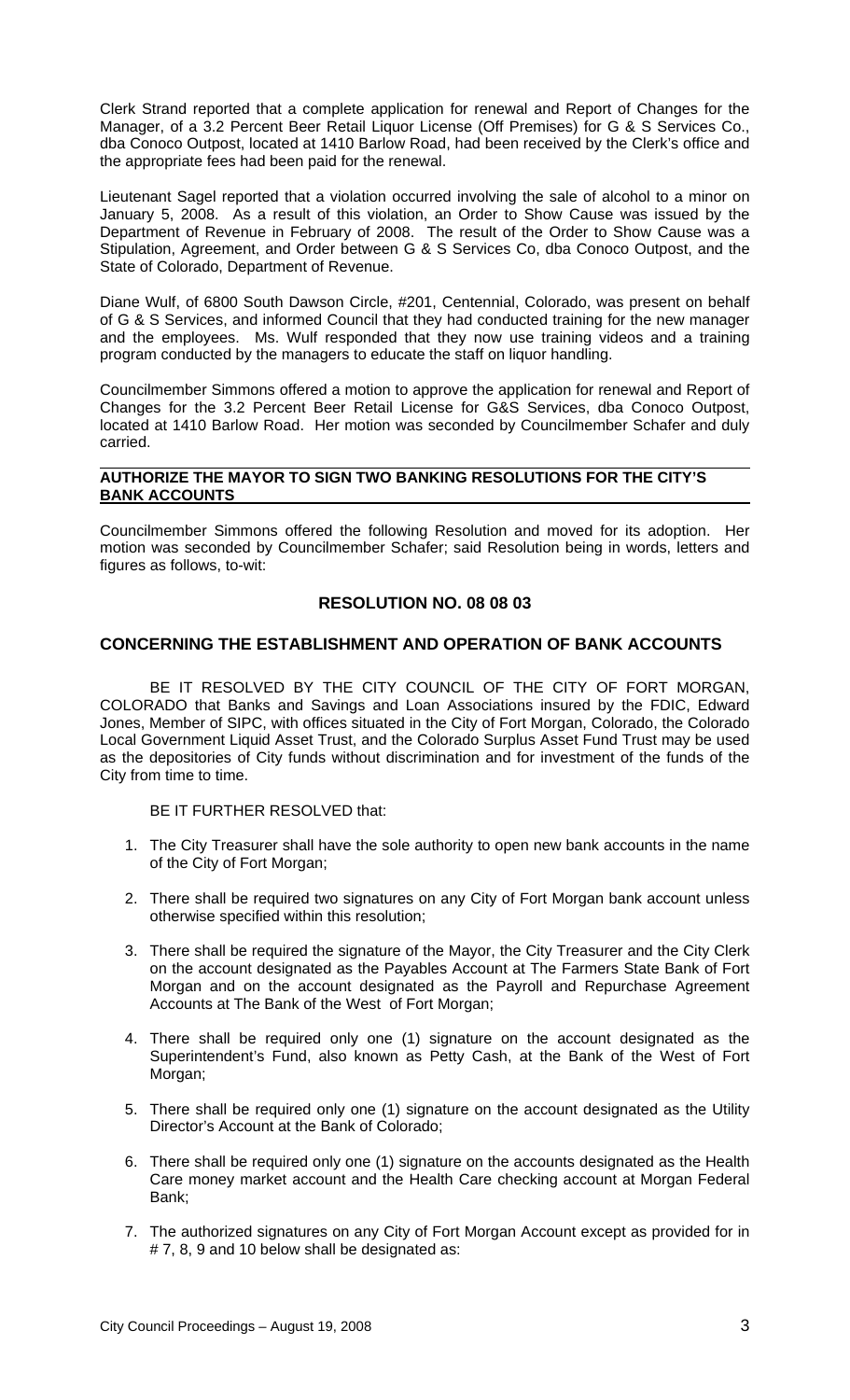- 
- b. City Treasurer: Priscilla K. Jones
- 
- 

a. Mayor: **Jack Darnell** c. City Manager: The Patrick L. Merrill<br>
d. City Clerk: Andrea J. Strand Andrea J. Strand

8. The City of Fort Morgan Utility Director's Account shall require one signature from the following authorized signatures:

| a. City Treasurer:            | Priscilla K. Jones |
|-------------------------------|--------------------|
| b. Utility Director:          | Robert L. Weimer   |
| c. Customer Accounts Manager: | Connie Musgrave    |

9. The City of Fort Morgan Municipal Court Account shall require two signatures from the following authorized signatures:

| а. | <b>Court Clerk:</b> |  |
|----|---------------------|--|
|----|---------------------|--|

d. City Treasurer:

b. Deputy Court Clerk:

Christina Tadolini<br>Angela Larson c. Deputy Court Clerk: Tonya Richardson<br>
d. City Treasurer: The Priscilla K. Jones

- 10. The City of Fort Morgan Police Department's forfeiture account shall require two signatures as specified in the April 2, 1991 resolution entitled Law Enforcement: Special Enforcement Fund Account and Police Holiday Charity Savings Account As specified in that resolution, one signature will represent city management (City Treasurer or City Clerk) and one will represent the police department (Chief of Police or designee).
- 11. The City Treasurer shall be authorized to open special purpose bank accounts and designate authorized signatories on said accounts different from # 4 above, provided, however, that the signature of the City Treasurer shall be required to make any withdrawals or to close said accounts. These special purpose bank accounts shall be limited to a maximum balance of \$ 2,500.00 without specific Council authorization.
- 12. The other City bank accounts currently opened and hereby approved are as follows:
	- a. Bank of the West Perpetual Care passbook account
	- b. Farmers State Bank Capital Improvement Fund passbook savings account
	- c. Farmers State Bank Victims Assistance passbook savings account
	- d. Farmers State Bank Riverview Commons GID account
	- e. Farmers State Bank Police Canine Memorial savings account
	- f. Fort Morgan State Bank Self-insurance checking account
	- g. Fort Morgan State Bank Self-insurance passbook savings account
	- h. Morgan Federal Bank Electric Fund money market account
	- i. Morgan Federal Bank Capital Improvement Fund money market account
	- j. Morgan Federal Bank Sewer Fund money market account
	- k. Morgan Federal Bank Police Forfeiture (Special Enforcement) savings account
	- l. Morgan Federal Bank Police Holiday Charity savings account
	- m. Bank of Colorado Utility Director account
- 13. The City Treasurer shall have the sole authority to make investments of City monies (including certificates of deposit and purchases of government bonds) in the name of the City of Fort Morgan, excluding the monies of the police and fire pension funds, as provided by the City investment policy adopted February 2, 1993. The authorized signatories on said investments of City shall be as specified in # 2 above.

BE IT FURTHER RESOLVED that the following are authorized to access the City's safe deposit box for the purpose of secure offsite storage:

| 1. City Treasurer:            | Priscilla K. Jones        |
|-------------------------------|---------------------------|
| 2. City Manager:              | <b>Patrick L. Merrill</b> |
| 3. City Clerk:                | Andrea J. Strand          |
| 4. Customer Accounts Manager: | Connie Musgrave           |

INTRODUCED, PASSED, APPROVED AND ADOPTED this 19<sup>th</sup> day of August, 2008, the vote upon roll call being as follows:

Ayes: Mayor Darnell; Councilmembers Deal, McAlister, Powers, Schafer, Shaver and Simmons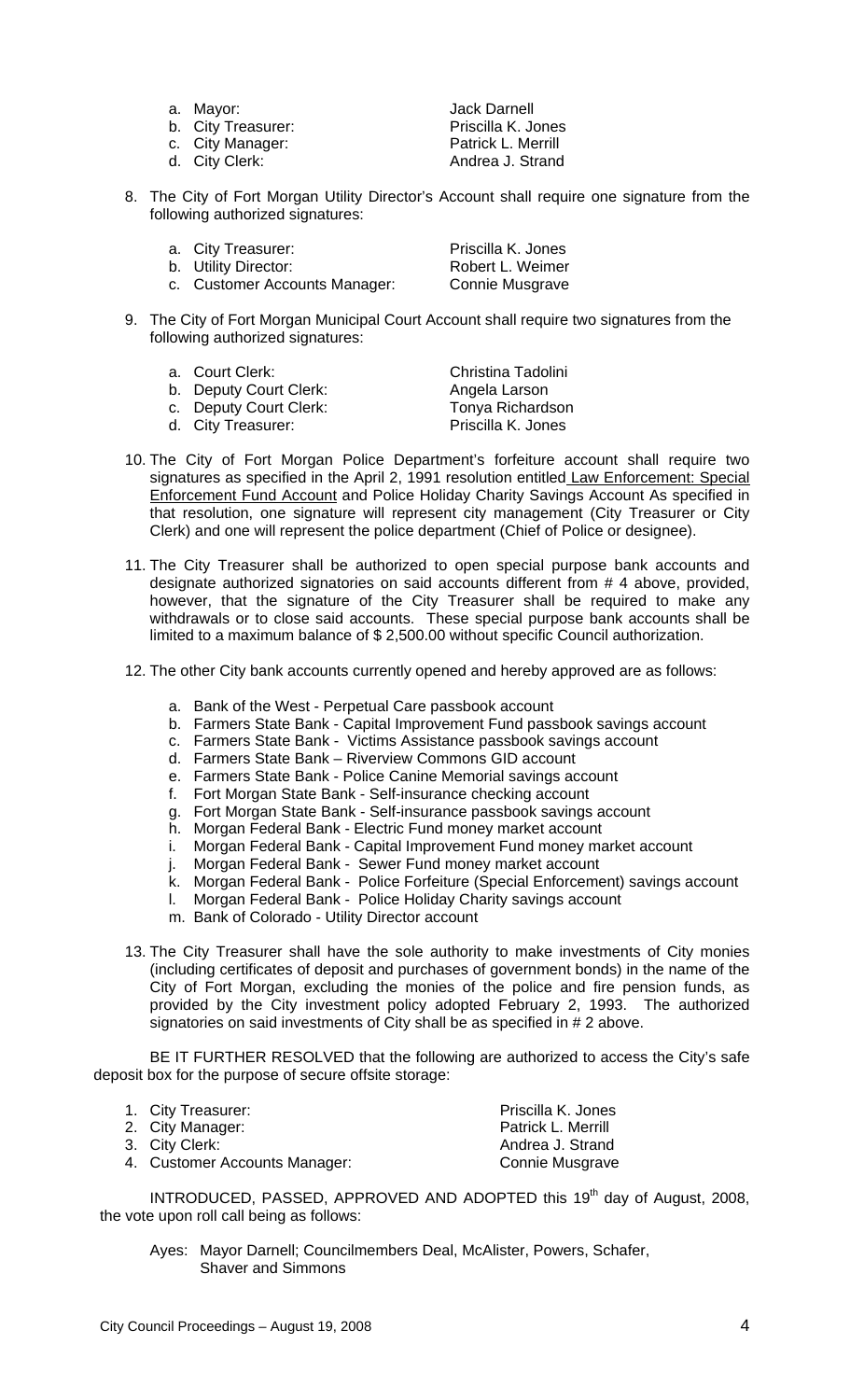Nays: None.

Absent /Abstain: None.

THE CITY COUNCIL OF FORT MORGAN, COLORADO

[ SEAL ]

BY: /s/ Jack Darnell, Mayor

ATTEST:

/s Andrea Strand, City Clerk

STATE OF COLORADO COUNTY OF MORGAN 
and the state of the SCERTIFICATE CITY OF FORT MORGAN

I, ANDREA STRAND, City Clerk for the City of Fort Morgan, Colorado, do hereby certify and attest that the foregoing Resolution is a true, perfect and complete copy of the Resolution adopted by the Council of Fort Morgan, Colorado, and is identical to the original thereof appearing in the official records of the City of Fort Morgan, Colorado, and that the same has not been, since its adoption, in any respect, rescinded or amended.

IN TESTIMONY WHEREOF, I have hereunto set my hand and have affixed the seal of the City of Fort Morgan this  $20<sup>th</sup>$  day of August, 2008.

#### /s/ Andrea Strand, City Clerk

Councilmember Simmons offered the following Resolution and moved for its adoption. Her motion was seconded by Councilmember Schafer; said Resolution being in words, letters and figures as follows, to-wit:

# **RESOLUTION NO 08 08 04**

# **CONCERNING THE ESTABLISHMENT AND OPERATION OF THE CITY'S HEALTH CARE BANK ACCOUNTS**

WHEREAS, the City of Fort Morgan provides a health care benefits for its employees in the form of a partially self-insured plan; and

WHEREAS, the City of Fort Morgan has engaged UMR as the City's Third Party Administrator for the health care benefit plan, effective January 1, 2006; and

WHEREAS, the City of Fort Morgan wishes to reduce administration costs for the health care benefit plan by utilizing "an in-house banking" arrangement for payment of the actual costs and medical claims associated with such plan by checks drawn on the Health Care checking account by UMR; and

WHEREAS, the City of Fort Morgan recognizes that disclosure of information regarding these expenditures is subject to the provisions in the U.S. Health Insurance Portability and Accountability Act of 1996 regulations and other relevant laws and regulations;

THEREFORE, BE IT RESOLVED BY THE CITY COUNCIL OF THE CITY OF FORT MORGAN, COLORADO that Banks and Savings and Loan Associations insured by the FDIC with offices situated in the City of Fort Morgan, Colorado may be used as the depositories of City funds without discrimination and for investment of the funds of the City from time to time.

### BE IT FURTHER RESOLVED that:

- 14. The City Treasurer shall have the sole authority to open new bank accounts in the name of the City of Fort Morgan;
- 15. There shall be required only one (1) signature on the accounts designated as the Health Care money market account and the Health Care checking account at Morgan Federal Bank;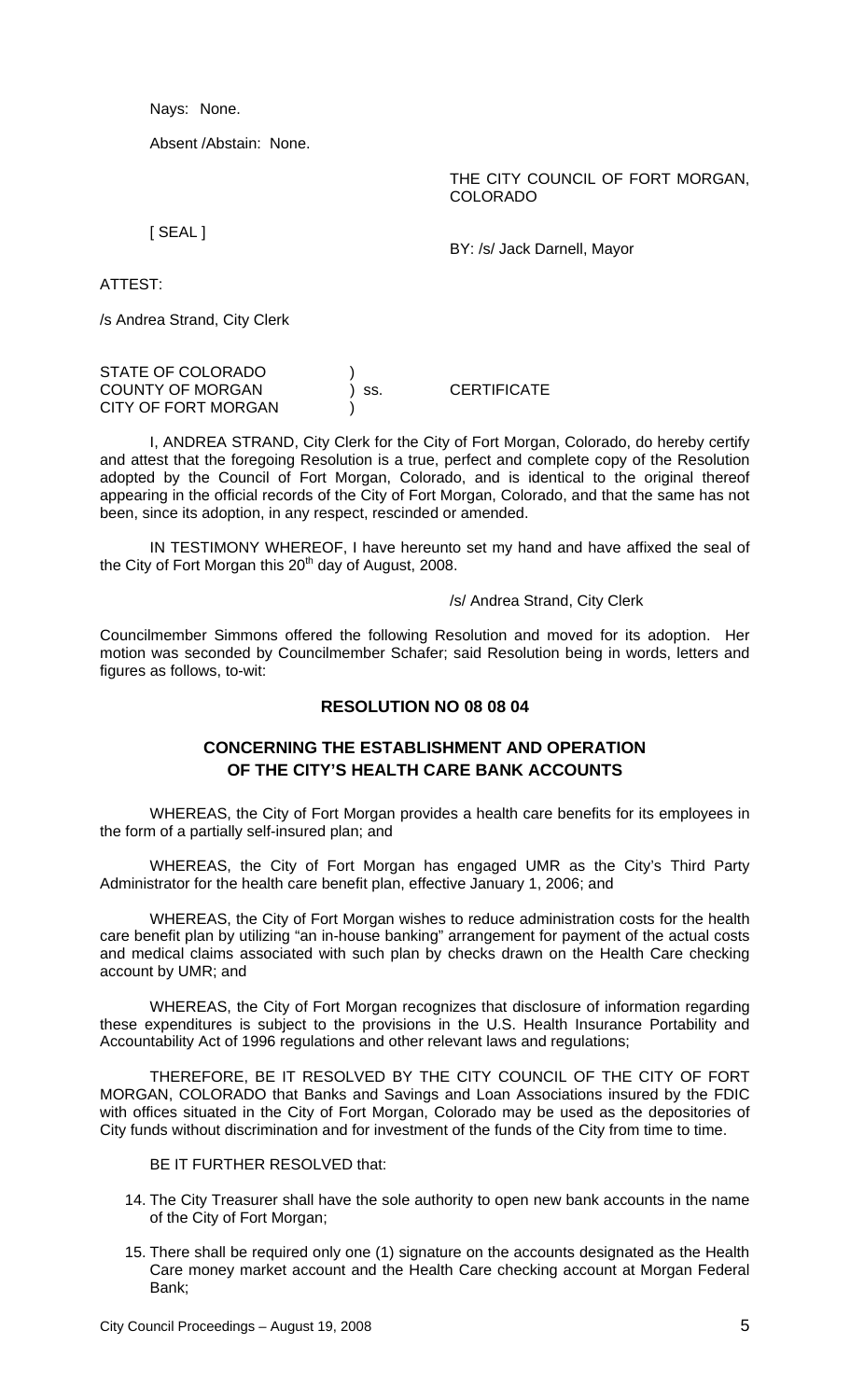- 16. The authorized signatures on the City of Fort Morgan Health Care money market account shall be designated as:
	-
	- b. City Treasurer: Priscilla K. Jones
	- c. City Manager: The Patrick L. Merrill
	- d. Director of Human Resources/ Jody L. Prentice
		- Risk Management:

a. Mayor: **Jack Darnell** 

- 17. The authorized signatures on the City of Fort Morgan Health Care checking account shall be designated as:
	- a. Mayor: **Jack Darnell**
	-
	-

d. Director of Human Resources/ Jody L. Prentice Risk Management:

b. City Treasurer: Priscilla K. Jones c. City Manager: Patrick L. Merrill

- e. Authorized Representatives of UMR as may be from time to time designated by UMR, the plan administrator
- 18. Access to the detailed account information for the Health Care checking account, including identification of claimants and claims paid, shall be restricted in accordance with Federal laws and regulations.

INTRODUCED, PASSED, APPROVED AND ADOPTED this 19<sup>th</sup> day of August, 2008, the vote upon roll call being as follows:

Ayes: Mayor Darnell; Councilmembers Deal, McAlister, Powers, Schafer, Shaver and Simmons

Nays: None.

Absent /Abstain: None.

THE CITY COUNCIL OF FORT MORGAN, COLORADO

[ SEAL ]

By: /s/ Jack Darnell, Mayor

**CERTIFICATE** 

ATTEST:

/s/ Andrea Strand, City Clerk

| STATE OF COLORADO       |      |
|-------------------------|------|
| <b>COUNTY OF MORGAN</b> | )SS. |
| CITY OF FORT MORGAN     |      |

I, ANDREA STRAND, City Clerk for the City of Fort Morgan, Colorado, do hereby certify and attest that the foregoing Resolution is a true, perfect and complete copy of the Resolution adopted by the Council of Fort Morgan, Colorado, and is identical to the original thereof appearing in the official records of the City of Fort Morgan, Colorado, and that the same has not been, since its adoption, in any respect, rescinded or amended.

IN TESTIMONY WHEREOF, I have hereunto set my hand and have affixed the seal of the City of Fort Morgan this 20<sup>th</sup> day of August, 2008.

# **CONSENT AGENDA**

Clerk Strand presented the Consent Agenda for Council consideration. Councilmember Simmons offered a Resolution to approve the Consent Agenda as presented and moved for its adoption. Her motion was seconded by Councilmember Shaver; said Consent Agenda being in words, letters and figures as follows, to wit:

- A. Approve the minutes from the August 5, 2008, regular meeting.
- B. Approve the Disbursements and Payroll for July 2008.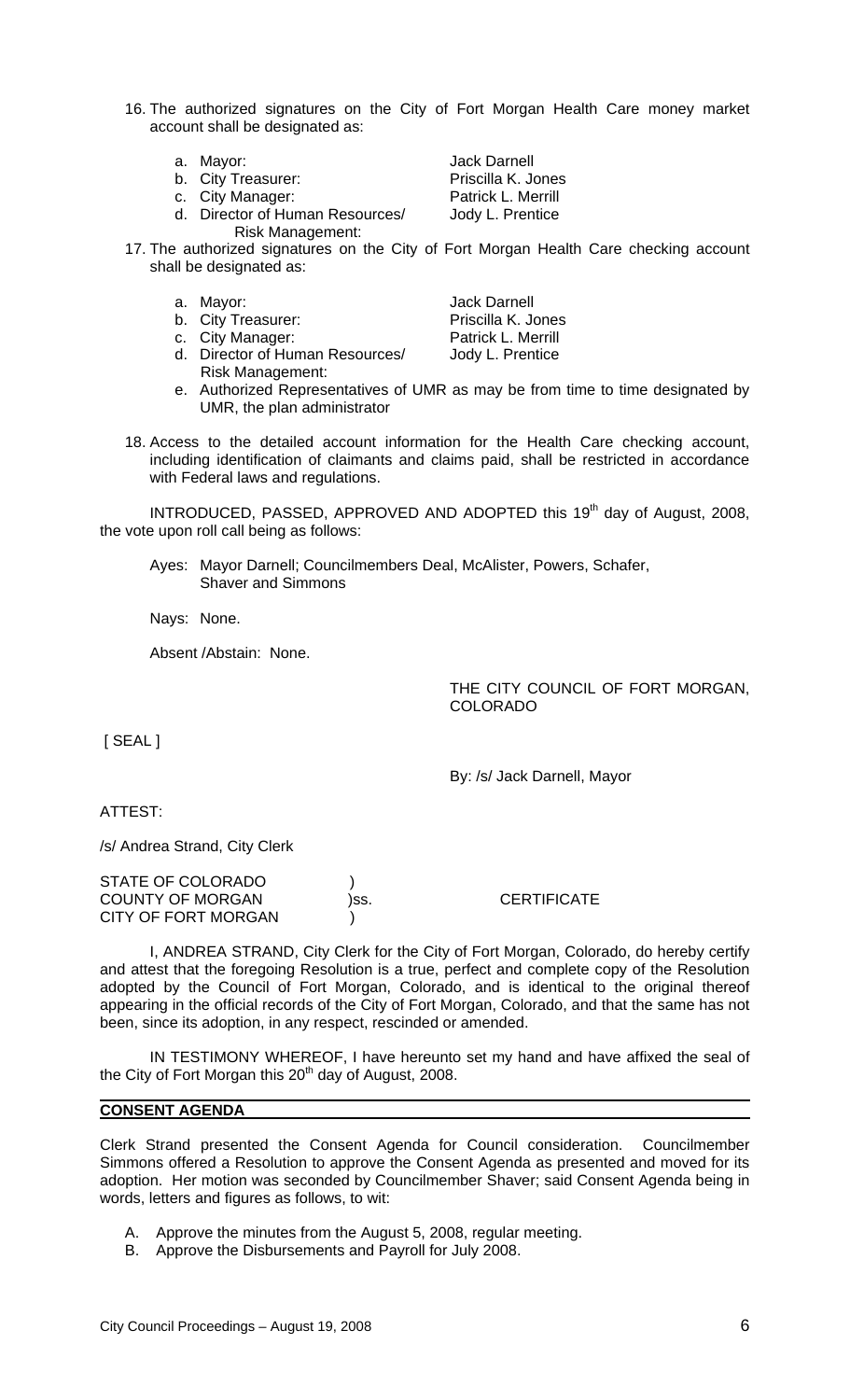# **Disbursements Report – July 2008**

|                                                          | \$199.57     |
|----------------------------------------------------------|--------------|
| Absolute Cool Commercial Refrigeration, repairs          |              |
| Accurint, webname search                                 | \$186.30     |
| Active Lock Service, repairs                             | \$55.00      |
| ADP Screening & Selection Services, pre-employment       | \$379.85     |
| Affiliated Credit Service, bulletin                      | \$130.00     |
| Affiliated Credit Service, misc. deductions              | \$200.00     |
| AFLAC, additional insurance                              | \$2,212.68   |
| Ag Information, wireless connection                      | \$600.00     |
| Alberta Simmons, reimbursement                           | \$258.88     |
| Amera-Chem, Inc., supplies                               | \$41.95      |
|                                                          |              |
| American Casting & Mfg Co., supplies                     | \$488.32     |
| American Eagle Distributing, beer                        | \$815.30     |
| American Water Works Assn, dues                          | \$280.00     |
| Amick Equipment Company, supplies                        | \$1,904.62   |
| Animal Eye Center, PC, eye care                          | \$26.40      |
| Aqua Home Entertainment, supplies                        | \$24.99      |
| Arby's, meals                                            | \$59.39      |
| Bait & Bullet Shop, supplies                             | \$39.99      |
| Baker & Taylor Inc, supplies                             | \$503.54     |
| Baker, Susan, refund                                     | \$30.00      |
| Bank of New York, admin fees                             | \$1,050.00   |
|                                                          |              |
| Barbara Desouza, refund                                  | \$30.00      |
| Batteries Plus #86, supplies                             | \$74.41      |
| Battery Zone, supplies                                   | \$69.24      |
| Bauer & Furman, P.C., court appointed counsel            | \$1,938.80   |
| Bianca Herbert, performance                              | \$800.00     |
| Bijou T Quest, supplies                                  | \$380.64     |
| Bill Joe Foster, DBA: United Tree Service, tree trimming | \$4,680.00   |
| Blackburn Manufacturing Co, supplies                     | \$159.23     |
| Bloedorn Lumber-Fort Morgan, supplies                    | \$534.72     |
| Bobcat of the Rockies, supplies                          | \$234.35     |
| Bob's Upholstery Tent & Awning, repairs                  | \$65.00      |
|                                                          | \$273.91     |
| Boyle Equipment Company, supplies                        |              |
| Brandenburg & McGuire P.C., judge's fees                 | \$338.95     |
| Bresnan Communications, cable, internet                  | \$160.12     |
| Bridgestone Golf, Inc., supplies                         | \$368.16     |
| Brown, Steve, reimbursement                              | \$18.73      |
| Bryant, Joy, refund                                      | \$17.00      |
| Bud Clemons, ARA, appraisal                              | \$3,000.00   |
| Business & Legal Reports, subscription                   | \$330.93     |
| <b>Business Mart, supplies</b>                           | \$136.08     |
| Butane Power & Equipment, propane                        | \$109.81     |
| <b>BWI, supplies</b>                                     | \$377.52     |
| Calico Consulting, Inc., performance                     | \$1,100.00   |
|                                                          |              |
| California Contractors, supplies                         | \$205.40     |
| Canfield Drilling Co., supplies                          | \$35.00      |
| Cargill Meat Solutions Co., meat                         | \$93.87      |
| CDLE, Division of Oil & Public Safety, elevator          |              |
| certification                                            | \$1,400.00   |
| Central Auto Parts, supplies                             | \$4,208.73   |
| Central Motel, motel stay                                | \$468.00     |
| City of Fort Morgan, health insurance premium            | \$166,590.00 |
| City of Fort Morgan, utilities                           | \$70,078.07  |
| Claudia Nickell, reimbursement                           | \$33.00      |
| Co Dept of Revenue, sales tax                            | \$25,557.00  |
| Co Family Support Registry, misc. deductions             | \$3,027.00   |
| CO PERA, pension                                         | \$92,730.06  |
| COBITCO, Inc., supplies                                  | \$278.10     |
|                                                          |              |
| Colo Crime Prevention Assoc., dues                       | \$35.00      |
| Colo Dept of Public Hith & Env, toxicology               | \$154.00     |
| Colonial Life & Accident, additional insurance           | \$105.86     |
| Colorado Association of Chiefs of Police, dues           | \$1,820.00   |
| Colorado Dept of Agriculture, certification              | \$35.00      |
| Colorado Dept of Revenue, payroll taxes                  | \$18,459.00  |
| Colorado Golf & Turf, top dressor                        | \$12,505.00  |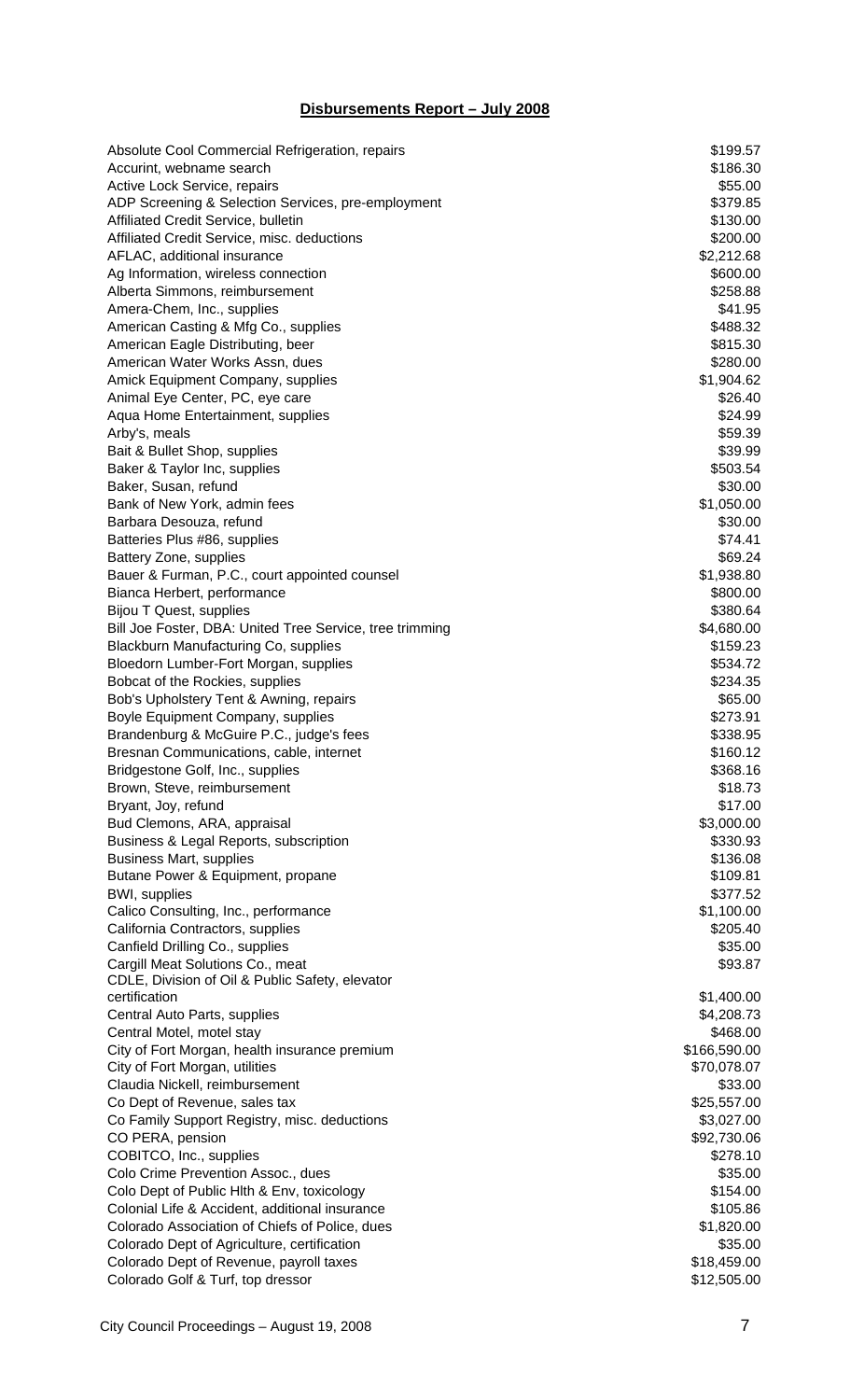| Colorado Machinery, air compressor                                                         | \$12,705.00            |
|--------------------------------------------------------------------------------------------|------------------------|
| Colorado Plains Medical Center, CT scan, labs                                              | \$659.95               |
| Comfort Inn, motel stay                                                                    | \$77.00                |
| Commercial Printers & Signs, supplies                                                      | \$279.00               |
| Concrete Stabilization Technologies, repairs                                               | \$17,894.50            |
| ConocoPhillips, fuel                                                                       | \$8,930.11             |
| Corporate Express, supplies                                                                | \$619.26<br>\$180.99   |
| Corrosion Control Product Co, supplies<br>Counter Trade Products, Inc, supplies            | \$700.00               |
| Country Hardware & Farm Supply, supplies                                                   | \$312.85               |
| Country Steak Out, meals                                                                   | \$20.00                |
| Countryside Services, mowing/weed trimming                                                 | \$1,180.00             |
| County Express, transportation                                                             | \$400.00               |
| Culligan, supplies                                                                         | \$245.18               |
| <b>Custom Communications, repairs</b>                                                      | \$360.00               |
| Dahl of Ft Morgan, supplies                                                                | \$119.51               |
| Dana Kepner Company, supplies                                                              | \$880.49               |
| David Hammond, refund                                                                      | \$8.00                 |
| DBC Irrigation Supply, supplies                                                            | \$268.09               |
| Dell Marketing L.P., supplies                                                              | \$4,103.75             |
| Denise Smart, refund                                                                       | \$95.00                |
| Dennys W Edmondson dba/Denny's Small Engine,<br>repairs                                    | \$343.24               |
| Diamond Vogel Paint Center, supplies                                                       | \$1,740.43             |
| Digital Retirement Solutions, police pension                                               | \$28,972.04            |
| Discount Tire of Ft. Morgan, tires                                                         | \$917.85               |
| Dola J. Smith, refund                                                                      | \$60.00                |
| Donna's Floral and Gifts, plant                                                            | \$31.00                |
| Don's Diesel & Auto Service, repairs                                                       | \$1,249.50             |
| Douglas, Ryan, refund                                                                      | \$96.50                |
| Downing Sales & Service, supplies                                                          | \$455.76               |
| DPC Industries Inc, supplies                                                               | \$3,338.18             |
| <b>Dresser Piping Specialties, supplies</b>                                                | \$241.74               |
| DW Inspection Systems, LL, supplies                                                        | \$321.89               |
| Earth Engineering Consult, consulting                                                      | \$642.70               |
| Eastern Colo Drug Task Force, cash match grant                                             | \$2,000.00             |
| Edwards Flowerland & Groc, groceries                                                       | \$2,043.33             |
| Eisinger-Smith, Inc., supplies                                                             | \$31.99                |
| ELAN, credit card charges                                                                  | \$9,525.55             |
| Electrical Apparatus Svc., supplies                                                        | \$855.57               |
| English, Felicia, reimbursement                                                            | \$14.55                |
| Environmental Resource Assoc, supplies<br>EnviroTech Services, Inc., supplies              | \$229.23<br>\$8,753.87 |
| Epperson & McClary, P.C., court appointed counsel                                          | \$110.00               |
| Evergreen Analytical Lab., supplies                                                        | \$242.77               |
| Exponential Engineering Co., professional services                                         | \$250.00               |
| F.D.C. Publishing, ad                                                                      | \$391.00               |
| Faris Machinery Company, supplies                                                          | \$2,040.81             |
| Farmer Brothers, supplies                                                                  | \$103.93               |
| Farmers State Bank, payroll taxes                                                          | \$63,967.26            |
| Farmers State Bank, sewer bond payment                                                     | \$363,818.34           |
| Farmers State Bank, water fund CWCB loan                                                   | \$277,894.19           |
| <b>Fastenal Company, supplies</b>                                                          | \$10.12                |
| Federal Express Corporation, shipping                                                      | \$11.70                |
| Ferguson Enterprises Inc., supplies                                                        | \$425.00               |
| FiberLink Connection, internet                                                             | \$11.00                |
| Fire & Police Pension Assoc, contributions                                                 | \$6,376.25             |
| First Aid 2000, supplies                                                                   | \$142.30               |
| First Class Security Systems, fire system service                                          | \$142.50               |
| Flat River Agri Inc., supplies                                                             | \$52.00                |
| Fleet Services, fuel                                                                       | \$73.51                |
| Fort Morgan Floral, plant                                                                  | \$33.95                |
| Fort Morgan Golf Course, prizes, meals                                                     | \$284.00               |
| Fort Morgan Medical Group, physicals, drug screens<br>Fort Morgan Municipal Court, NSF fee | \$475.00               |
| Fort Morgan Paint Bucket, supplies                                                         | \$4.00<br>\$157.14     |
| Fort Morgan Printing, supplies                                                             | \$1,550.00             |
|                                                                                            |                        |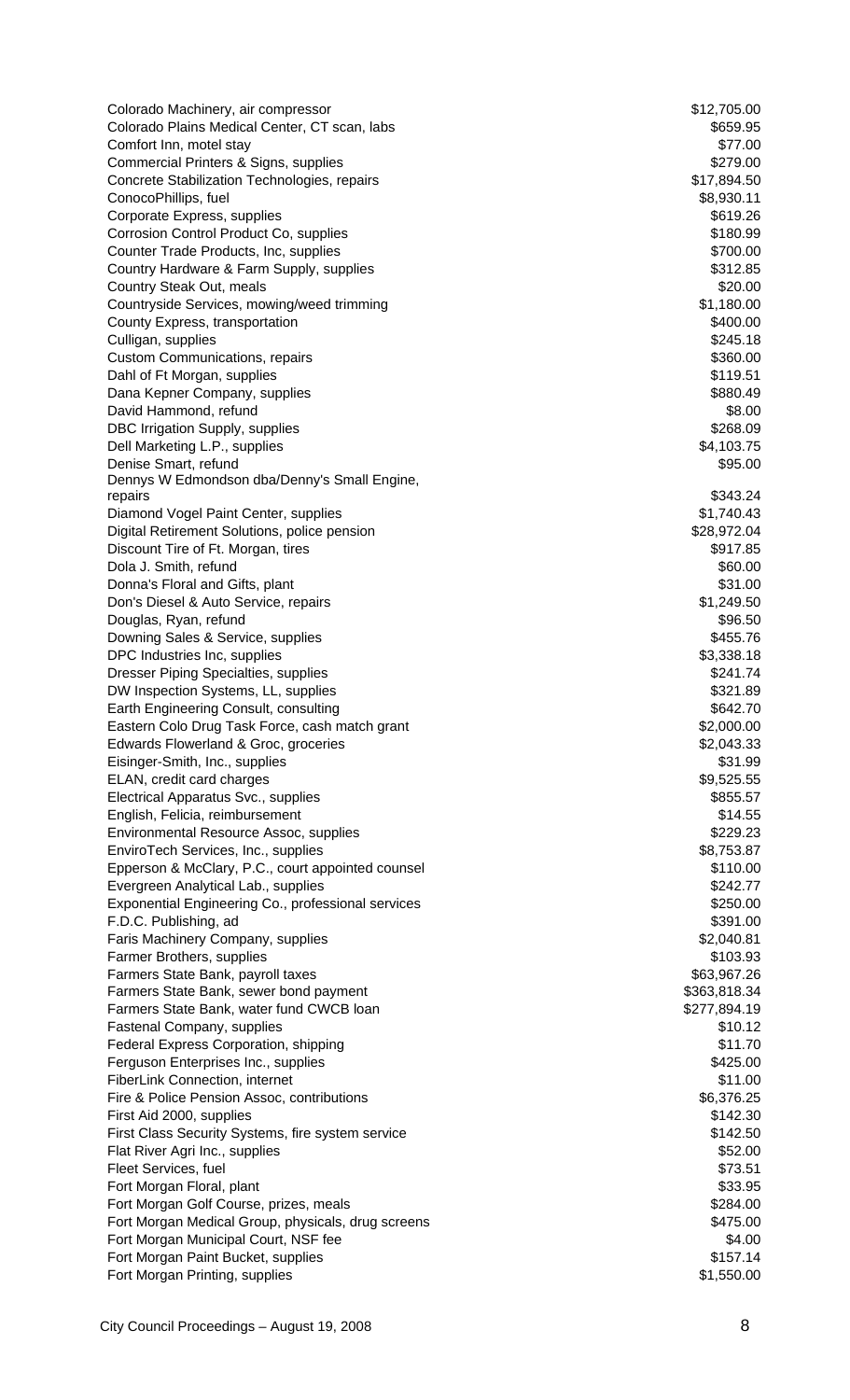| Fort Morgan Veterinary Clinic, vet charges                                        | \$261.98               |
|-----------------------------------------------------------------------------------|------------------------|
| Fort Morgan Volunteer Fire Dept, fire calls                                       | \$620.00               |
| Fortna Equipment Co., Inc, supplies                                               | \$153.00               |
| Fox, Kimberly, supplies                                                           | \$70.00                |
| FPPA, death/dismemberment policy                                                  | \$1,414.65             |
| Fries, Jane, refund<br>Ft. Morgan Mens Golf Assn., handicap fees                  | \$19.50<br>\$450.00    |
| G & K Services, uniform, rug cleaning                                             | \$2,941.81             |
| GALLS, supplies                                                                   | \$414.75               |
| Garretsons Sport Center, supplies                                                 | \$595.14               |
| General Chemical Performance, supplies                                            | \$3,484.90             |
| Goble Sampson Associates, supplies                                                | \$1,239.00             |
| GOVConnection, Inc., supplies                                                     | \$94.31                |
| Graffs Turf Farms Inc, consulting                                                 | \$5,000.00             |
| Grainger, supplies                                                                | \$1,869.34             |
| Great Copier Service Inc, copy count, maintenance                                 | \$1,927.86             |
| Guardian, additional insurance                                                    | \$3,245.85<br>\$220.50 |
| Harbart, Vernon, replenish petty cash<br>Harrington Industrial Plastics, supplies | \$369.41               |
| HealthStyles Exercise Equipment, equipment                                        | \$6,350.00             |
| Helena Chemical Company, supplies                                                 | \$2,947.00             |
| Hernandez, Ignacio, sidewalk replacement program                                  | \$38.66                |
| High Country Beverage Corp, beer                                                  | \$517.95               |
| Hill Petroleum, fuel                                                              | \$2,895.93             |
| Hillyard - Denver, supplies                                                       | \$201.32               |
| Hogan, Bruce, TKD Instructor                                                      | \$202.50               |
| Humana Insurance Co. Inc., additional insurance                                   | \$197.63               |
| IDEXX, supplies                                                                   | \$400.52               |
| Imagine Technologies, Inc., supplies<br>Imperial Supplies LLC, supplies           | \$1,611.00<br>\$180.72 |
| Impressions By Bird, LLC, supplies                                                | \$775.95               |
| Intermountain Sweeper Co, supplies                                                | \$1,365.97             |
| Interstate Battery of the Rockies, batteries                                      | \$235.90               |
| J & S Contractors Supply, supplies                                                | \$743.34               |
| Jack Darnell, reimbursement                                                       | \$259.29               |
| Jack Weimer, refund                                                               | \$50.00                |
| JBI Environmental, consulting                                                     | \$3,178.00             |
| JC Golf Accessories, supplies                                                     | \$372.28               |
| Jeff Ashbrook, repairs                                                            | \$125.00               |
| Jeff Canfield, sidewalk replacement                                               | \$1,520.00             |
| Jeffrey Hayward DBA: Piggin Out BBQ, employee picnic<br>Jennifer Walker, refund   | \$2,100.00<br>\$20.00  |
| Jill Distel, meal                                                                 | \$19.00                |
| John Greene, reimbursement                                                        | \$165.50               |
| Jones, Priscilla, reimbursement                                                   | \$240.04               |
| Jose Munoz, refund                                                                | \$50.00                |
| Judy Hoskinson, reimbursement                                                     | \$750.00               |
| Karen Fanning, reimbursement                                                      | \$10.00                |
| Kauffman Pest Control Company, pest control                                       | \$125.00               |
| Kentec Communications Inc., internet/websites                                     | \$185.80               |
| Key Bank, CD                                                                      | \$500,000.00           |
| KFTM/KBRU, ads<br>Kim Tophoj, refund                                              | \$350.00<br>\$30.00    |
| Kipp Brothers, supplies                                                           | \$424.50               |
| Knight Pest Control LLC, pest control                                             | \$100.00               |
| Kriz Davis Company, supplies                                                      | \$5,673.00             |
| KVA Supply Company, supplies                                                      | \$834.00               |
| L L Johnson Distributing, supplies                                                | \$2,935.96             |
| LaFarge West, Inc., supplies                                                      | \$3,905.59             |
| Language Line Services, interpretation                                            | \$108.39               |
| Leprino Foods, tax rebate 2007                                                    | \$156,775.33           |
| Lexis Nexis, filing charges                                                       | \$16.20                |
| Linda F Howell, TKD Instructor<br>Link Dynamics, consulting                       | \$202.50<br>\$2,340.00 |
| Logan County Sheriff's Office, service fees                                       | \$27.50                |
| Lyle Signs, Inc, signs                                                            | \$1,011.02             |
| M E A N, purchased power                                                          | \$906,068.21           |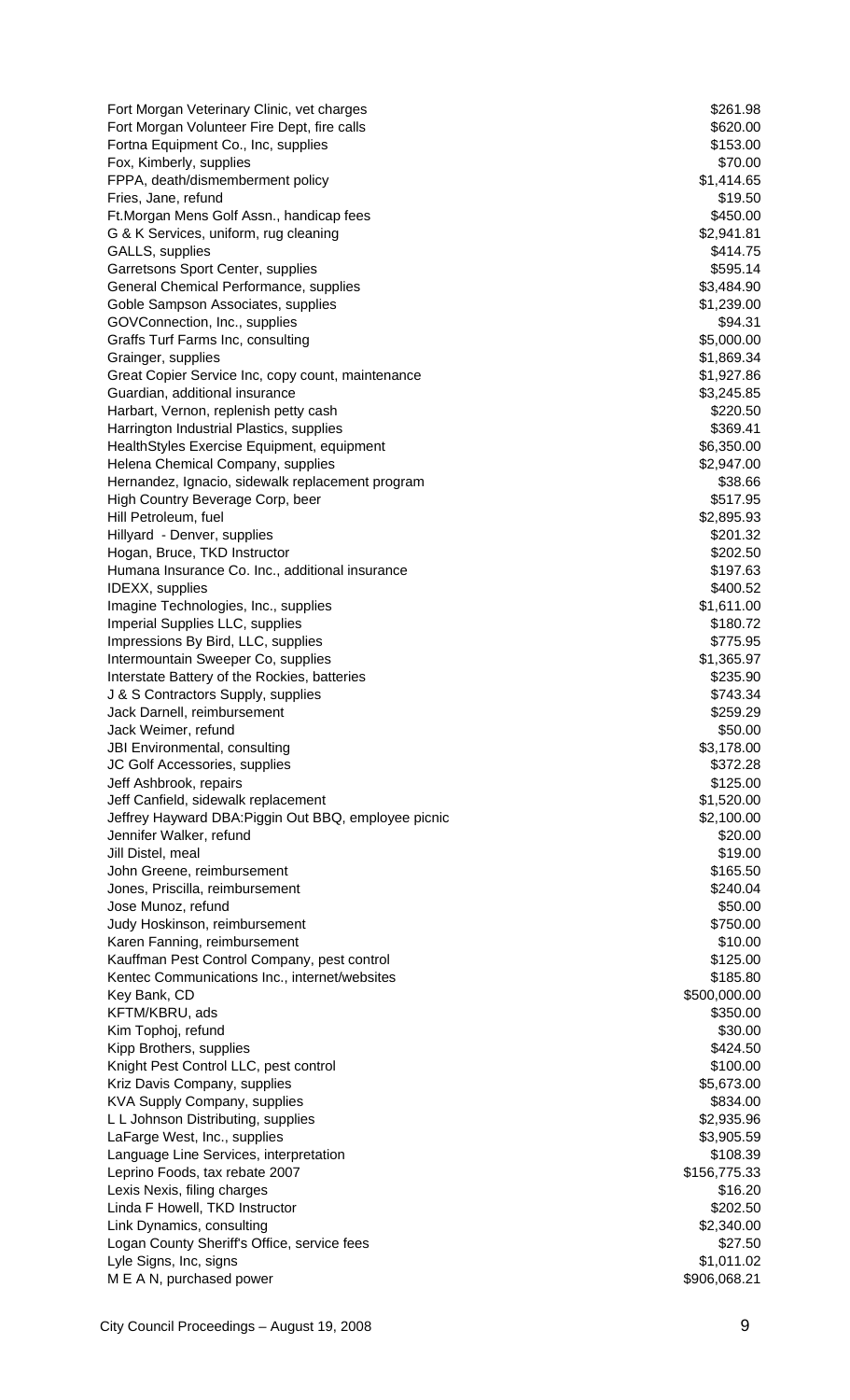| M&S Electric Motor Repair, Inc., repairs                                         | \$216.61                |
|----------------------------------------------------------------------------------|-------------------------|
| Marge Bristol, refund                                                            | \$25.00                 |
| Masek Golf Car Company, repairs                                                  | \$542.59                |
| Maverick's Grill, meals                                                          | \$100.00                |
| McAtee Construction Company, supplies                                            | \$1,846.41              |
| McDonald Physical Therapy, pre-employment screens                                | \$270.00                |
| Melissa Chwiedor, refund                                                         | \$25.00                 |
| Merchant JT&S, training                                                          | \$500.00                |
| Michelle's Advertising, supplies<br>Michigan State University, class             | \$161.00<br>\$135.00    |
| Midwest Gas & Grocery, LLC, fuel                                                 | \$13,082.26             |
| Miguel Garcia, refund                                                            | \$10.00                 |
| Millers Landscaping, supplies                                                    | \$61.90                 |
| Model Cleaners Inc., drycleaning                                                 | \$409.04                |
| Morgan Co School Dist RE-3, milk                                                 | \$136.85                |
| Morgan Community College, duplicate CPR card                                     | \$10.00                 |
| Morgan County Central Service, fuel                                              | \$3,884.11              |
| Morgan County Dept Solid Waste, landfill charges                                 | \$25,795.79             |
| Morgan County General Fund, phone charges                                        | \$22.20                 |
| Morgan County Government, video arraignment system                               | \$320.00                |
| Morgan County Rural Elec, utilities                                              | \$4,709.69              |
| Morgan Cty Quality Water, monthly service                                        | \$229.75                |
| Morgan Emergency Group LLC, ER visit                                             | \$52.33                 |
| Motorola Inc, radios                                                             | \$8,304.00              |
| Mountain States Pipe & Supply, supplies                                          | \$380.38                |
| Mr. D's Ace Home Center, supplies                                                | \$1,191.83              |
| Municipal Treatment Equip, supplies                                              | \$2,267.96              |
| Murdoch's Farm/Ranch Supp, supplies<br>Muscle Man Car Care, car wash             | \$503.19<br>\$25.00     |
| Nation Engineering Service, consulting                                           | \$1,820.00              |
| National Meter & Automation, supplies                                            | \$5,068.74              |
| National Public Gas Agency, purchased gas                                        | \$536,721.66            |
| Neve's Uniforms Inc, uniforms                                                    | \$271.78                |
| Newco Incorporated Inc., supplies                                                | \$358.84                |
| Northern Colorado Paper Inc., supplies                                           | \$1,477.43              |
| Nutra-Way Lawns Inc., lawn care                                                  | \$117.00                |
| Office Depot Card Plan, supplies                                                 | \$715.31                |
| Part Smart Carquest, supplies                                                    | \$518.77                |
| Patricia Goddard, refund                                                         | \$20.00                 |
| Patricia L. Bennett, contracted labor                                            | \$537.60                |
| PayFlex Systems USA, Inc., admin fees                                            | \$220.00                |
| PayFlex Systems USA, Inc., sect 125 plan                                         | \$6,873.19              |
| Pepsi-Cola, pop                                                                  | \$539.40                |
| PERA 401K, contributions                                                         | \$10,120.90             |
| Perkins, Jane, reimbursement                                                     | \$34.50                 |
| Pets R People Too, supplies, shipping                                            | \$187.13                |
| Ping Inc, supplies                                                               | \$348.17                |
| Pinnacol Assurance, deductible, installment                                      | \$21,312.87<br>\$154.80 |
| Pioneer Distributing, beer<br>Pitney Bowes Inc, lease charges, quarterly charges | \$651.00                |
| Pitney Bowes Inc., repairs                                                       | \$29.98                 |
| Polaris Library Systems, annual service                                          | \$42,535.00             |
| Polydyne, Inc., supplies                                                         | \$1,100.94              |
| Pre-Paid Legal Services, misc deduction                                          | \$270.05                |
| Progressive 15, meeting                                                          | \$10.00                 |
| Quad County Plumbing & Heating, repairs                                          | \$200.00                |
| Quest Diagnostics, drug screens                                                  | \$519.00                |
| Quill Corporation, supplies                                                      | \$57.12                 |
| Qwest, telephone service                                                         | \$3,295.70              |
| Railroad Management Company, rent                                                | \$165.00                |
| Ransom Boone Excavating, repairs                                                 | \$3,100.00              |
| Redwood Toxicology Lab Inc., toxicology                                          | \$112.00                |
| Remco Manufacturing, supplies                                                    | \$92.99                 |
| Research Technology, repairs                                                     | \$269.90                |
| Rhode Island Novelty, supplies                                                   | \$204.92                |
| Rite Aid Pharmacies, supplies                                                    | \$24.77                 |
| Riverside Co Dept of Child Services, misc. deduction                             | \$83.06                 |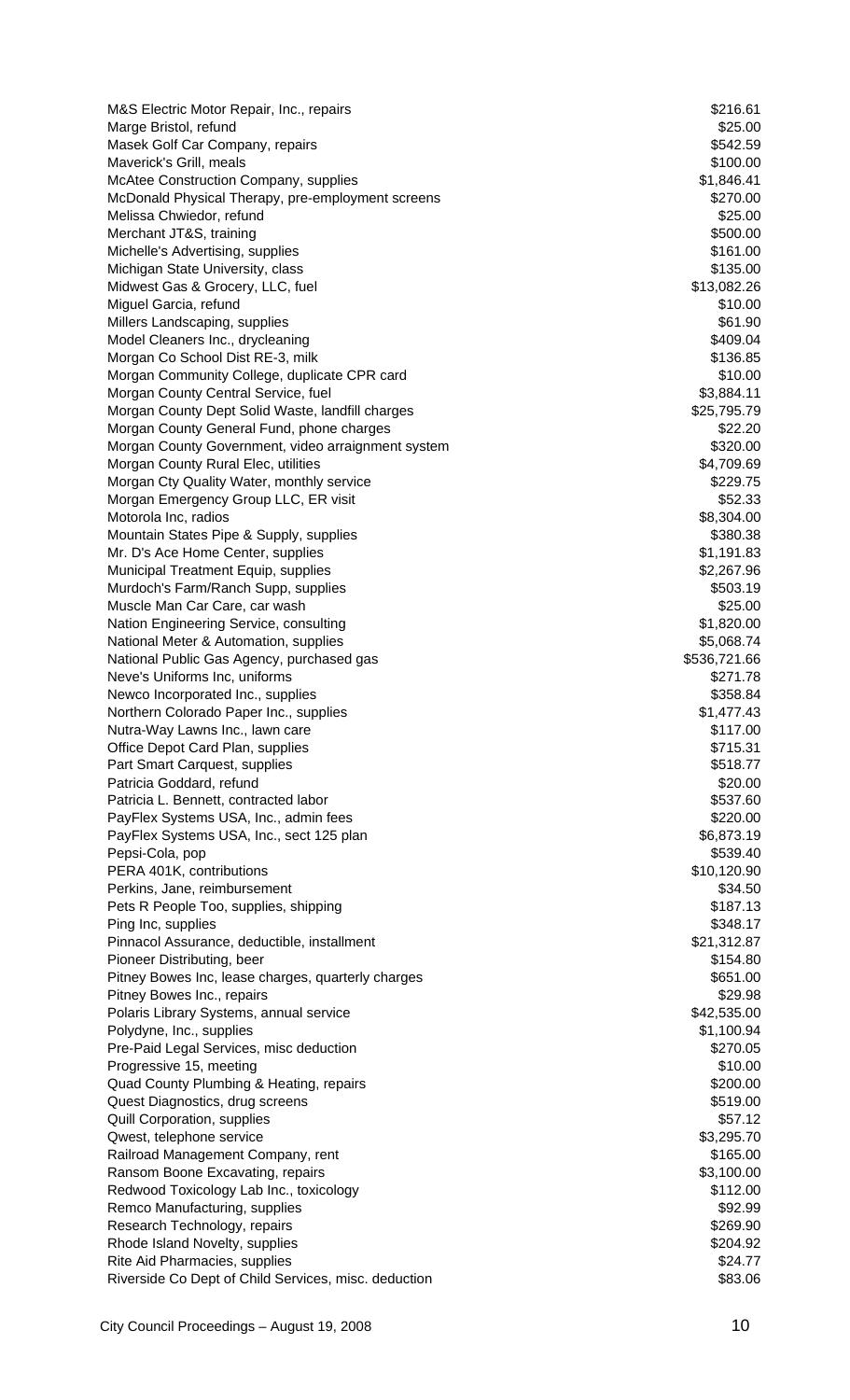| Roadway Inn, motel stay                                                       | \$312.00                 |
|-------------------------------------------------------------------------------|--------------------------|
| Robert Miller, refund                                                         | \$25.00                  |
| Ruders HVAC+, install a/c unit                                                | \$2,606.66               |
| Rudy's GTO, fuel                                                              | \$113.81                 |
| Ruhl Distributing Company, food                                               | \$1,988.73               |
| Ruppels Plumbing & Heating, repairs                                           | \$250.00                 |
| Safety Systems, inspections                                                   | \$210.00                 |
| Safeway Stores Inc, groceries                                                 | \$24.00                  |
| Sailsbery Supply Company, supplies<br>Santiago's Mexican Restaurant, meal     | \$153.21<br>\$16.41      |
| Scott Aviation, fuel                                                          | \$200.00                 |
| Scott Griffith, reimbursement                                                 | \$118.48                 |
| Sears Commercial One, supplies                                                | \$169.99                 |
| Service Master, janitorial service                                            | \$3,220.00               |
| Sherwin-Williams, supplies                                                    | \$23.49                  |
| Sheryl Groves, TKD Instructor                                                 | \$202.50                 |
| Silerio, Martha R., translation services                                      | \$200.00                 |
| Simplot Partners, supplies                                                    | \$18,334.05              |
| Skarshaug Testing Laboratory, glove testing                                   | \$165.04                 |
| Skyhawke Technologies LLC, skycaddies                                         | \$807.48                 |
| Sleek's Rent-To-Own, shipping                                                 | \$60.08                  |
| Solomon Corporation, supplies                                                 | \$182.00                 |
| South Platte River Health Services Inc., supplies                             | \$106.00                 |
| Specialties, Inc., supplies                                                   | \$268.50                 |
| Spencer, Sharyn, reimbursement                                                | \$29.25                  |
| Srixon Sports USA, Inc., supplies                                             | \$196.47                 |
| Stacy Baker, refund                                                           | \$20.00                  |
| Standard Glass Company, repairs                                               | \$281.44                 |
| Star Athletic Club, membership dues                                           | \$380.84                 |
| State of Colorado/DoIT, frame/ATM service<br>Stuart C Irby Co, supplies       | \$1,076.89<br>\$556.27   |
| Tadolini, Christina, reimbursement                                            | \$37.34                  |
| <b>TCI Tire Centers, tires</b>                                                | \$705.64                 |
| The Coffee Break Shop, donuts                                                 | \$32.22                  |
| The Flower Petaler, flowers                                                   | \$79.45                  |
| The Fort Morgan Times, ads                                                    | \$1,754.68               |
| The Indulgers, performance                                                    | \$800.00                 |
| Thomas Survey Services, consulting                                            | \$912.00                 |
| ThyssenKrupp Elevator, maintenance                                            | \$705.63                 |
| TITLEIST, supplies                                                            | \$2,563.16               |
| To Golf, supplies                                                             | \$81.00                  |
| Tolin Mechanical Systems, service agreement                                   | \$644.60                 |
| TST, Inc. Consulting Engineers, consulting                                    | \$1,000.00               |
| Underwriters Laboratories, supplies                                           | \$607.00                 |
| Unique Embroidery & Engraving, engraving, embroidery                          | \$219.94                 |
| United Parcel Service, shipping                                               | \$36.10                  |
| United Rentals Northwest, rental equipment                                    | \$4,515.64               |
| United Way of Morgan County, contributions                                    | \$228.00                 |
| University of CO at Boulder, class                                            | \$90.00                  |
| UNUM Provident, life insurance premium                                        | \$2,664.52               |
| Upper Platte & Beaver Canal Company, permit fee<br>US FoodService, Inc., food | \$3,000.00<br>\$3,257.58 |
| USI Education & Government Sales, supplies                                    | \$80.73                  |
| USIS Commercial Services, MRO services                                        | \$45.00                  |
| Utility Notification, locate tickets                                          | \$203.68                 |
| Vance Brothers, Inc., supplies                                                | \$1,161.43               |
| Viaero Wireless, monthly service                                              | \$4,534.58               |
| Victim Services Program, victim service fees                                  | \$295.00                 |
| Vision Service Plan, additional insurance                                     | \$1,308.47               |
| Wagner Equipment Co, supplies                                                 | \$915.55                 |
| Wal-Mart, supplies                                                            | \$3,666.64               |
| Warehouse Supply, supplies                                                    | \$139.49                 |
| Waste Management of N E C, trash service                                      | \$305.48                 |
| WatchGuard Video, video system                                                | \$5,120.00               |
| Wells, Jeffrey, reimbursement                                                 | \$267.51                 |
| Wesco Distribution Inc, supplies                                              | \$966.12                 |
| Westcrete Concrete Const, concrete replacement                                | \$3,428.58               |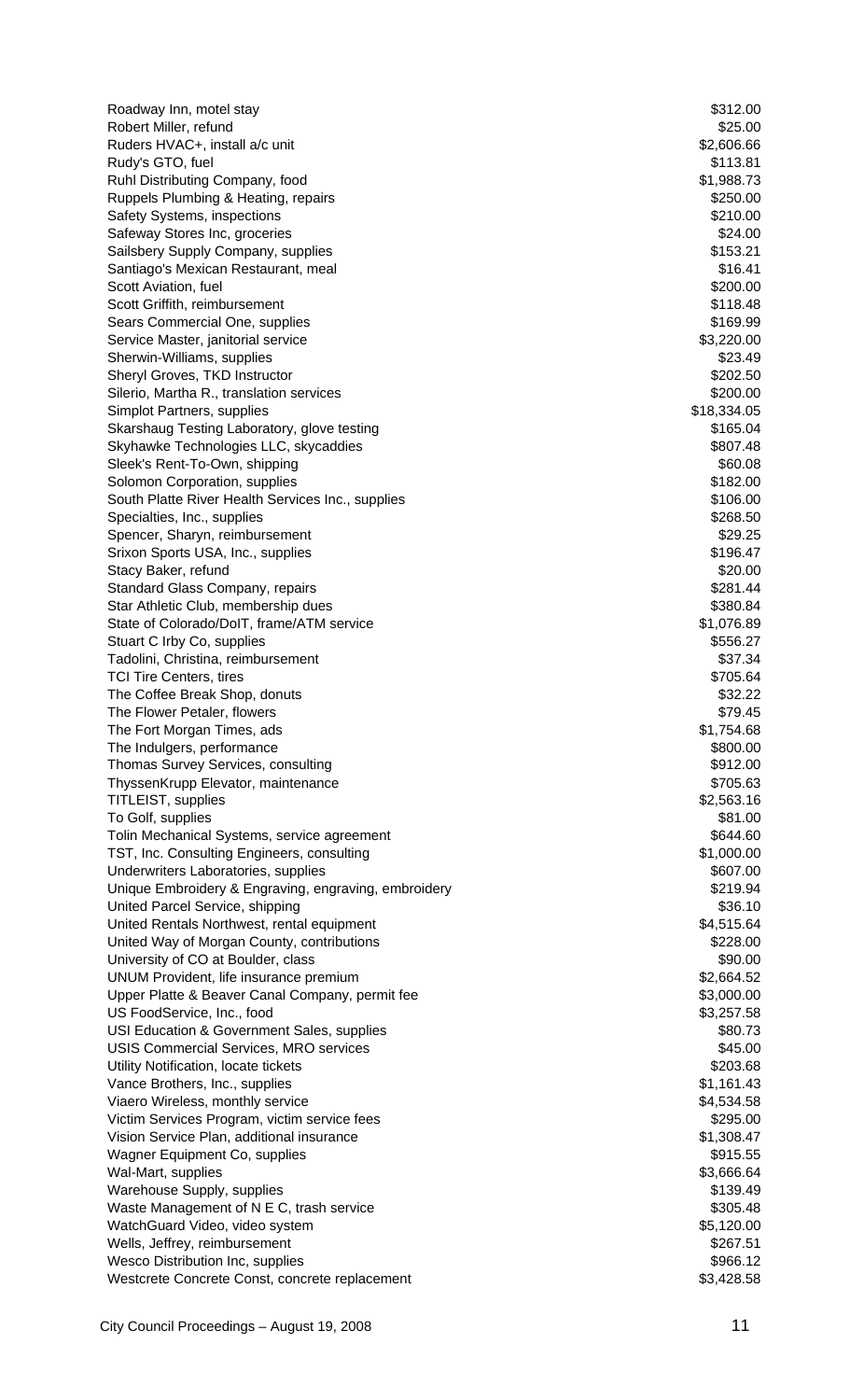| Westek Rental LLC, rentals                      | \$433.04       |
|-------------------------------------------------|----------------|
| Western Area Power Admin, purchased power       | \$383,209.89   |
| Western United Electric Supply, supplies        | \$6,659.51     |
| Wiggins Auto Supply, supplies                   | \$17.10        |
| Wiggins Telephone Association, telephone        | \$146.27       |
| Wilson Golf Division, supplies                  | \$748.57       |
| Winberg, Cheryl, reimbursement                  | \$8.31         |
| Wireless Advanced Comm, equipment, installation | \$4,626.75     |
| Wireless Advanced Comm, service agreement       | \$5,620.25     |
| Xcel Energy, utilities                          | \$4,538.63     |
| Xerox Corporation, print charges                | \$67.33        |
| Young, Tara, fitness instructor                 | \$122.95       |
| Young, Tara, reimbursement                      | \$129.00       |
| Total Disbursements - July 2008                 | \$4,076,357.70 |

# **Payroll Report – July 2008**

| ALBRANDT, HERMAN, E      | \$<br>1,640.10 | CARR, LARRY, B            | \$       | 1,451.57 |
|--------------------------|----------------|---------------------------|----------|----------|
| ALBRANDT, HERMAN, E      | \$<br>1,640.10 | CARR, LARRY, B            | \$       | 1,438.57 |
| ANGUIANO, JUAN, M        | \$<br>72.44    | CARTER, LARISSA, C        | \$       | 553.43   |
| ANGUIANO, JUAN, M        | \$<br>126.77   | CARTER, LARISSA, C        | \$       | 479.34   |
| ARNDT, DAVID, A          | \$<br>1,513.36 | CAWLEY, DAVID, WAYNE      | \$       | 889.46   |
| ARNDT, DAVID, A          | \$<br>1,652.21 | CAWLEY, DAVID, WAYNE      | \$       | 816.21   |
| ARROYO, MIGUEL, H        | \$<br>1,012.18 | <b>CELESTINO, GILBERT</b> | \$       | 682.72   |
| ARROYO, MIGUEL, H        | \$<br>355.64   | <b>CELESTINO, GILBERT</b> | \$       | 655.19   |
| BAILEY, JON, LEE         | \$<br>54.42    | CERVANTES, MARIO, J       | \$       | 484.46   |
| BAIN, JOHN, D            | \$<br>1,947.22 | CERVANTES, MARIO, J       | \$       | 476.46   |
| BAIN, JOHN, D            | \$<br>2,101.09 | CHILCOTE, CARLY, D        |          |          |
|                          | \$             |                           | \$       | 574.97   |
| BASS, SHEILA, R          | 896.41         | CHILCOTE, CARLY, D        | \$       | 572.57   |
| BASS, SHEILA, R          | \$<br>882.56   | CHURCH, MITCHELL, M       | \$       | 740.56   |
| BEHRENDS, TONY, R        | \$<br>1,128.41 | CHURCH, MITCHELL, M       | \$       | 680.74   |
| BEHRENDS, TONY, R        | \$<br>1,042.01 | CHWIEDOR, LUKE, R         | \$       | 875.57   |
| BENHAM, EVAN, K          | \$<br>111.51   | CHWIEDOR, LUKE, R         | \$       | 875.56   |
| BENHAM, ROSS, D          | \$<br>293.97   | CLARK, MARK, C            | \$       | 1,242.09 |
| BENHAM, ROSS, D          | \$<br>482.96   | CLARK, MARK, C            | \$       | 1,291.15 |
| BERNHARDT, KYLE, S       | \$<br>394.56   | COFFIN, CLINTON, M        | \$       | 1,164.04 |
| BERNHARDT, KYLE, S       | \$<br>335.14   | COFFIN, CLINTON, M        | \$       | 1,132.86 |
| BLACK, MARK, R           | \$<br>862.50   | COLUMBIA, SHELLY, A       | \$       | 324.05   |
| BLACK, MARK, R           | \$<br>889.74   | COLUMBIA, SHELLY, A       | \$       | 191.72   |
| BOEHM, MILTON, L, III    | \$<br>956.41   | COOK,CORY,V               | \$       | 785.71   |
| BOEHM, MILTON, L, III    | \$<br>910.93   | COOK,CORY,V               | \$       | 1,334.04 |
| BOSLEY, CATHERINE, C     | \$<br>988.69   | COOK, ERIK, A             | \$       | 906.30   |
| BOSLEY, CATHERINE, C     | \$<br>902.09   | COOK, ERIK, A             | \$       | 906.29   |
| BOSTRON, CHRISTINA, R    | \$<br>914.89   | COOLEY, ESTHER, R         | \$       | 121.86   |
| BOSTRON, CHRISTINA, R    | \$<br>914.90   | COOLEY, ESTHER, R         | \$       | 117.18   |
| BOWER, ROCKY             | \$<br>1,516.89 | COOPER, NIKKIE, A         | \$       | 1,023.42 |
| BOWER, ROCKY             | \$<br>1,486.99 | COOPER, NIKKIE, A         | \$       | 1,023.42 |
| BRACKETT, CYNTHIA, L     | \$<br>1,193.99 | COUP, KURT                | \$       | 1,062.32 |
| BRACKETT, CYNTHIA, L     | \$<br>1,380.07 | <b>COUP,KURT</b>          | \$       | 1,114.67 |
| BRAGG, ROBERT, E         | \$<br>861.54   | COVEY, ROBERT, V          | \$       | 1,041.27 |
| BRAGG, ROBERT, E         | \$<br>967.52   | COVEY, ROBERT, V          | \$       | 991.42   |
| BRENEMAN, KENNETH, D, JR | \$<br>1,374.19 | CRONE, JARED, R           | \$       | 1,483.24 |
| BRENEMAN, KENNETH, D, JR | \$<br>1,317.02 | CRONE, JARED, R           | \$       | 1,461.31 |
| BRETZ, BARBARA, J        | \$<br>899.57   | CRONE, JENNIFER, M        | \$       | 1,005.86 |
| BRETZ, BARBARA, J        | \$<br>786.67   | CRONE, JENNIFER, M        | \$       | 616.81   |
| BRISTOL, DUANE, D        | \$<br>1,581.28 | CROSBY, DENISE, K         | \$       | 902.28   |
| BRISTOL, DUANE, D        | \$<br>1,467.38 | CROSBY, DENISE, K         |          | 789.98   |
| BROST, COLLETTE, J       | \$<br>1,017.90 | DAHL, BRITTNEY, A         | \$\$     | 207.47   |
| BROST, COLLETTE, J       | \$<br>937.24   | DAHL, BRITTNEY, A         |          | 172.74   |
| BROWN, STEVEN, J         | \$<br>1,228.24 | DAHL, COLE, A             | \$       | 108.66   |
| BROWN, STEVEN, J         | \$<br>1,634.61 | DARNELL, JACK, L          | \$       | 184.70   |
| CANTIN, BRIAN, J         | \$<br>1,408.89 | DAVIS, KEVIN, A           |          | 395.51   |
| CANTIN, BRIAN, J         | \$<br>1,377.71 | DAVIS, KEVIN, A           | \$<br>\$ | 201.45   |
| CANTIN, STEPHEN, J       | \$<br>363.73   | DAVIS, THOMAS, L          |          | 1,756.31 |
| CANTIN, STEPHEN, J       | \$<br>262.49   | DAVIS, THOMAS, L          | \$<br>\$ | 1,740.21 |
| CARPENTER, TAYLOR, L     | \$<br>553.90   | DEAL, SHAROL, LYN         | \$       | 90.55    |
| CARPENTER, TAYLOR, L     | \$<br>430.45   | DEWEY, ALFRED, A          | \$       | 969.36   |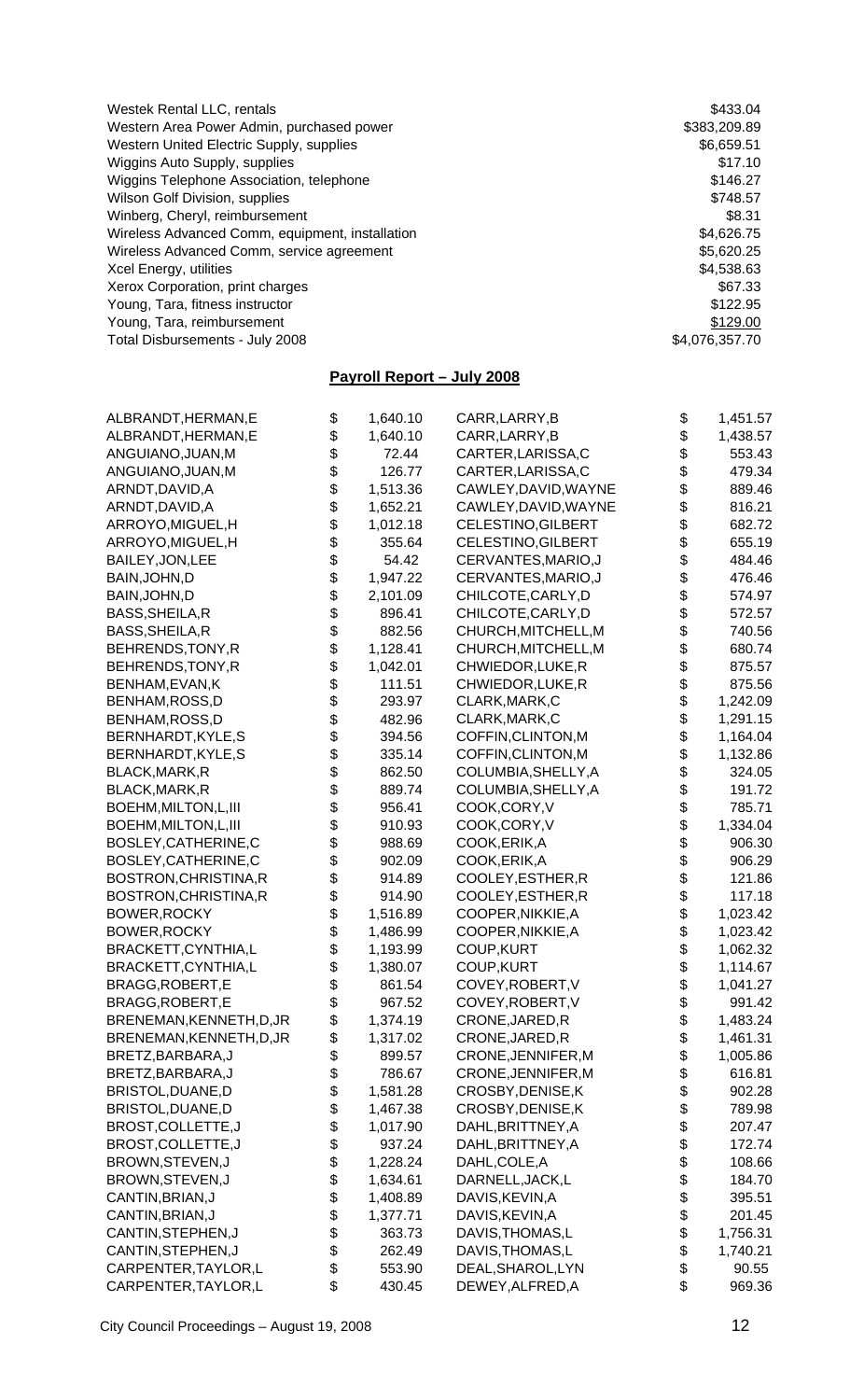| DEWEY, ALFRED, A                             | \$       | 955.83               | GIVENS, DREW, A                            | \$       | 1,111.66          |
|----------------------------------------------|----------|----------------------|--------------------------------------------|----------|-------------------|
| DIAZ, JOSIE, M                               | \$       | 1,080.00             | GIVENS, MATTHEW, L                         | \$       | 1,254.83          |
| DIAZ, JOSIE, M                               | \$       | 1,080.00             | GIVENS, MATTHEW, L                         | \$       | 1,241.82          |
| DIENER, POLLY, A                             | \$       | 131.24               | GLEASON, MICHAEL, D                        | \$       | 926.40            |
| DIENER, POLLY, A                             | \$       | 149.99               | GLEASON, MICHAEL, D                        | \$       | 926.40            |
| DILLINGER, MICHAEL, D                        | \$       | 897.42               | GOETZ, COLLIN, S                           | \$       | 185.88            |
| DILLINGER, MICHAEL, D                        | \$       | 888.76               | GOETZ, COLLIN, S                           | \$       | 212.96            |
| DIXON, JENNIFER, ANN                         | \$       | 665.39               | GRANTHAM, NICHOLAS, J                      | \$       | 478.83            |
| DIXON, JENNIFER, ANN                         | \$       | 592.46               | GRANTHAM, NICHOLAS, J                      | \$       | 468.52            |
| DOLL, ROGER, L                               | \$       | 1,433.36             | GREENWOOD, TREVOR, S                       | \$       | 1,195.65          |
| DOLL, ROGER, L                               | \$       | 1,378.70             | GREENWOOD, TREVOR, S                       | \$       | 1,265.93          |
| DOUGLAS, RYAN, R                             | \$       | 1,616.22             | GUGGENMOS, BRENDA, J                       | \$       | 1,136.67          |
| DREESSEN, GARY, L                            | \$<br>\$ | 1,642.83<br>1,611.63 | GUGGENMOS, BRENDA, J<br>HALEY, ELLEN, E    | \$       | 1,136.68<br>99.39 |
| DREESSEN, GARY, L<br>DUKE, DOAK              | \$       | 1,311.90             | HALEY, ELLEN, E                            | \$<br>\$ | 147.23            |
| DUKE, DOAK                                   | \$       | 1,258.58             | HALL, LARRY, DEAN                          | \$       | 538.54            |
| DUNEHOO, ANDREW, L                           | \$       | 1,064.59             | HALL, LARRY, DEAN                          | \$       | 538.54            |
| DUNEHOO, ANDREW, L                           | \$       | 1,007.62             | HAMILTON, CORY, R                          | \$       | 1,048.65          |
| EDDY, GARY, AARON                            | \$       | 1,639.66             | HAMILTON, CORY, R                          | \$       | 1,048.65          |
| EDDY, GARY, AARON                            | \$       | 1,668.05             | HARBART, VERNON, E                         | \$       | 1,292.17          |
| ELLIOTT, LINDA, SUE                          | \$       | 1,031.26             | HARBART, VERNON, E                         | \$       | 1,292.17          |
| ELLIOTT, LINDA, SUE                          | \$       | 999.10               | HARNED, HARRY, R                           | \$       | 1,072.04          |
| ENGLISH, FELICIA, A                          | \$       | 1,179.89             | HARNED, HARRY, R                           | \$       | 1,041.46          |
| ENGLISH, FELICIA, A                          | \$       | 1,179.90             | HARTBERGER, DOMINIC, L                     | \$       | 219.21            |
| ERICKSON, PAUL, D                            | \$       | 1,425.87             | HARTBERGER, DOMINIC, L                     | \$       | 200.22            |
| ERICKSON, PAUL, D                            | \$       | 1,268.28             | HASTINGS, DANIEL, J                        | \$       | 899.48            |
| ERTLE, ANDREA, E                             | \$       | 413.63               | HASTINGS, DANIEL, J                        | \$       | 914.77            |
| ERTLE, ANDREA, E                             | \$       | 413.63               | <b>HEATON, TERRY, R</b>                    | \$       | 1,352.68          |
| EURICH, VINCENT, CRAIG                       | \$       | 1,977.72             | HEATON, TERRY, R                           | \$       | 1,487.90          |
| EURICH, VINCENT, CRAIG                       | \$       | 1,549.41             | HECKER, CHRISTIAN, J                       | \$       | 352.70            |
| EURICH, YOLANDA, L                           | \$       | 1,089.92             | HECKER, CHRISTIAN, J                       | \$       | 467.68            |
| EURICH, YOLANDA, L                           | \$       | 1,063.41             | HECKER, MICHAEL, E                         | \$       | 1,551.83          |
| EVINS, ROBERT, H                             | \$       | 1,437.43             | HECKER, MICHAEL, E                         | \$       | 1,542.44          |
| EVINS, ROBERT, H                             | \$<br>\$ | 1,424.43             | HEEPKE, ISABELLA, M                        | \$<br>\$ | 631.42            |
| EYESTONE, BEVERLY, J<br>EYESTONE, BEVERLY, J |          | 289.76<br>289.76     | HEEPKE, ISABELLA, M<br>HEEPKE, MAXFIELD, F |          | 493.86<br>106.77  |
| FAZ, ELISEO                                  | \$<br>\$ | 642.08               | HEEPKE, MAXFIELD, F                        | \$<br>\$ | 33.76             |
| FAZ, ELISEO                                  | \$       | 413.08               | HENDRICKSON, AMY, C                        | \$       | 30.48             |
| FLORES, ALEJANDRO                            | \$       | 253.54               | HICKS, MOLLY, D                            | \$       | 947.45            |
| FLORES, ALEJANDRO                            | \$       | 217.32               | HIGHBERGER, JUSTIN, S                      | \$       | 322.97            |
| FLORES, ALEJANDRO (ALEX)                     | \$       | 150.87               | HIGHBERGER, JUSTIN, S                      | \$       | 282.99            |
| FLORES, ALEJANDRO (ALEX)                     | \$       | 150.87               | HOBBS, CHARLES, M                          | \$       | 1,164.32          |
| FOLKEDAHL, NICKOLAS                          |          | 603.72               | HOBBS, CHARLES, M                          | \$       | 1,142.39          |
| FOLKEDAHL, NICKOLAS                          | \$       | 485.42               | HOBBS, JAMES, M                            | \$       | 371.73            |
| FORBES, ERIC, C                              | \$       | 379.11               | HOBBS, JOSEPH                              | \$       | 399.34            |
| FORBES, ERIC, C                              | \$       | 247.68               | HOCHANADEL, ANTHONY, C                     | \$       | 462.76            |
| FRIES, JANE, E                               | \$       | 1,055.76             | HOCHANADEL, ANTHONY, C                     | \$       | 716.88            |
| FRIES, JANE, E                               | \$       | 1,066.41             | HOCHANADEL, JOE, M                         | \$       | 436.11            |
| FRISBIE, BRITTANY, A                         | \$       | 138.19               | HOCHANADEL, JOE, M                         | \$       | 384.25            |
| FRISBIE, BRITTANY, A                         | \$       | 153.06               | HOFF, CAROLE, B                            | \$       | 594.65            |
| FRITZLER, ELLEN, T                           | \$<br>\$ | 423.25               | HOFF, CAROLE, B                            | \$       | 479.66            |
| FRITZLER, ELLEN, T                           |          | 448.77               | HOFMAN, DOUGLAS, DALE                      | \$       | 1,488.41          |
| FRITZLER, GARY, L                            | \$       | 981.09               | HOFMAN, DOUGLAS, DALE                      | \$       | 1,470.25          |
| FRITZLER, GARY, L                            | \$       | 1,115.01             | HOLBECK, CHARLENE, J                       | \$       | 438.12            |
| FRYE, CYNTHIA, L                             | \$       | 386.46               | HOLBECK, CHARLENE, J                       | \$<br>\$ | 433.88            |
| FRYE, CYNTHIA, L<br>GAGLIANO, ANTHONY, M     | \$<br>\$ | 271.78<br>1,284.15   | HOLDEN, SONJA, L<br>HOLDEN, SONJA, L       | \$       | 511.77<br>481.68  |
| GAGLIANO, ANTHONY, M                         | \$       | 1,061.94             | HOLT, MARY, A                              | \$       | 913.66            |
| GARCIA, CARLOS, R                            | \$       | 435.72               | HOLT, MARY, A                              |          | 894.71            |
| GARCIA, CARLOS, R                            | \$       | 435.73               | HORST, ELDON, R                            | \$<br>\$ | 951.71            |
| GARCIA, WILLIAM, P                           | \$       | 1,118.01             | HORST, ELDON, R                            | \$       | 919.66            |
| GARCIA, WILLIAM, P                           | \$       | 1,226.69             | HORST, KAYLA, D                            | \$       | 299.43            |
| GARVIN, SIMONE, F                            | \$       | 18.75                | HORST, KAYLA, D                            | \$       | 437.70            |
| GARVIN, SIMONE, F                            | \$       | 9.37                 | HORTON, TYLER, J                           | \$       | 485.87            |
| GESICK, MYRANDA, R                           | \$       | 471.15               | HORTON, TYLER, J                           | \$       | 548.45            |
| GESICK, MYRANDA, R                           | \$       | 333.12               | HOSIER, DARELD                             | \$       | 1,171.25          |
| GIVENS, DREW, A                              | \$       | 1,039.80             | HOSIER, DARELD                             | \$       | 1,171.25          |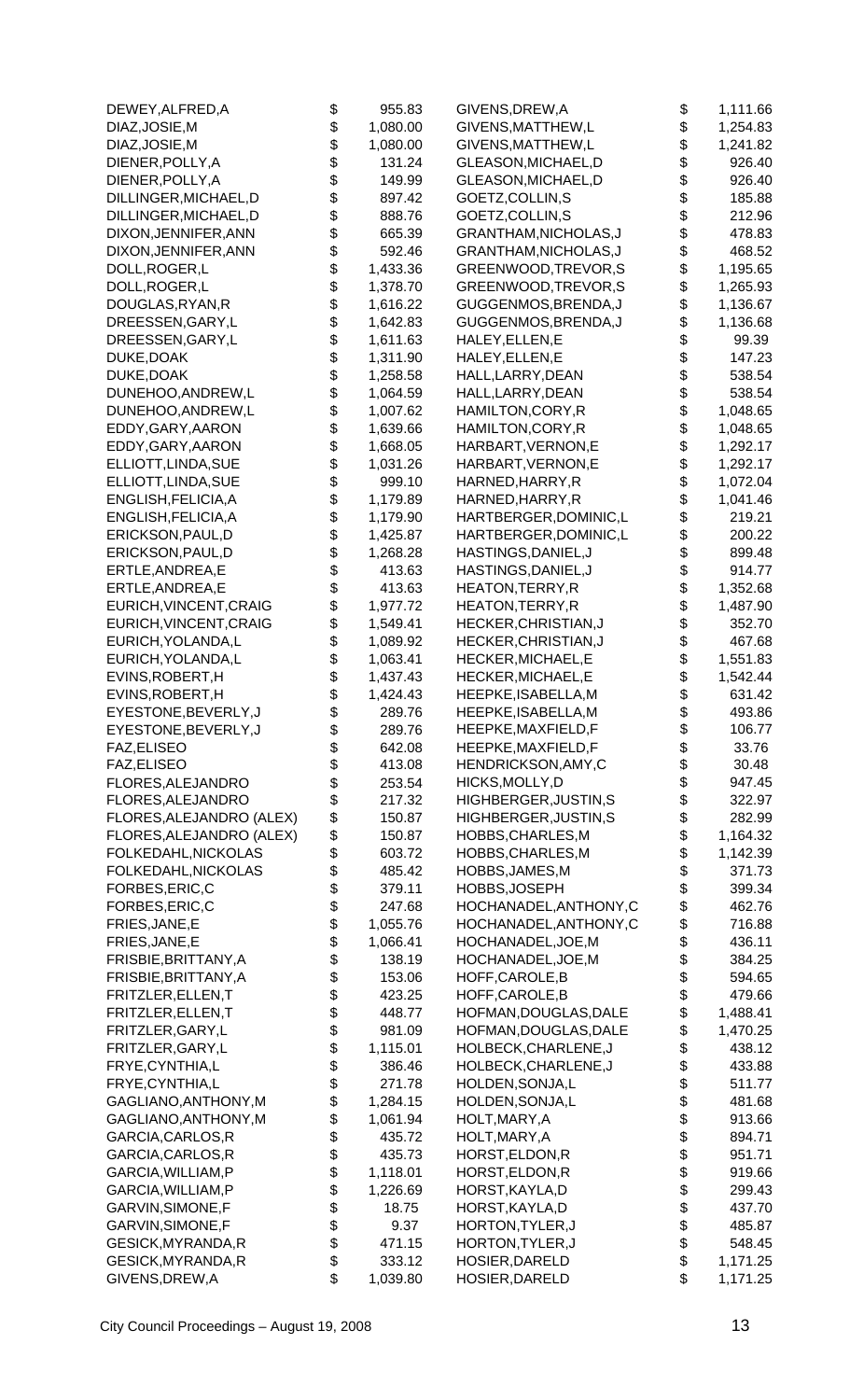| HOSIER, MICHAEL, L                       | \$       | 1,077.15 | MARQUEZ,CECILE,K         | \$       | 19.38            |
|------------------------------------------|----------|----------|--------------------------|----------|------------------|
| HOSIER, MICHAEL, L                       | \$       | 1,198.67 | MASSENGALE, DAVID, M     | \$       | 1,043.25         |
| HOWARD, BETHRY JAN                       | \$       | 28.60    | MASSENGALE,DAVID,M       | \$       | 1,067.48         |
| HOWARD,BETHRY JAN                        | \$       | 33.38    | MAXWELL,HUNTER,L         | \$       | 402.31           |
| JANSMA, KENNETH, A                       | \$       | 1,142.72 | MAXWELL, HUNTER, L       | \$       | 112.41           |
| JANSMA, KENNETH, A                       | \$       | 1,296.17 | MCALISTER, TERRY, L      | \$       | 92.35            |
| JANZEN, ROBERTA, J                       | \$       | 799.25   | MCCLARY, SCOTT, A        | \$       | 251.06           |
| JANZEN, ROBERTA, J                       | \$       | 778.76   | MCCLARY, SCOTT, A        | \$       | 261.16           |
| JONES, PRISCILLA, K                      | \$       | 1,908.69 | MCCLURE, STEPHEN, D      | \$       | 1,084.85         |
| JONES, PRISCILLA, K                      | \$       | 1,908.69 | MCCLURE, STEPHEN, D      | \$       | 1,116.64         |
| JURGEMEYER, MARNE, K                     | \$       | 1,290.12 | MCCORMICK, JOHN, BRADLEY | \$       | 1,100.57         |
| JURGEMEYER, MARNE, K                     | \$       | 1,284.01 | MCCORMICK, JOHN, BRADLEY | \$       | 963.78           |
| KABER, JOSHUA, A                         | \$       | 1,098.14 | MCFARLAND, THOMAS, J     | \$       | 1,180.86         |
| KABER, JOSHUA, A                         | \$       | 1,058.36 | MCFARLAND, THOMAS, J     | \$       | 1,137.16         |
| KAISER, KAYE, K                          | \$       | 1,091.37 | MCGRAW, ALLISON, E       | \$       | 21.73            |
| KAISER, KAYE, K                          | \$       | 1,324.06 | MCGRAW, ALLISON, E       | \$       | 32.60            |
| KAPER, KORY, J                           | \$       | 369.87   | MEEKS, CATHERINE, M      | \$       | 635.61           |
| KAPER, KORY, J                           | \$       | 67.37    | MEEKS, CATHERINE, M      | \$       | 552.86           |
| KARAS, JONATHAN, P                       | \$       | 2,093.81 | MEEKS, DANIEL, E         | \$       | 1,014.87         |
| KARAS, JONATHAN, P                       | \$       | 1,758.37 | MEEKS, DANIEL, E         | \$       | 1,163.03         |
| KELLER, KIRSTEN, L                       | \$       | 358.12   | MERRILL, PATRICK, L      | \$       | 1,723.93         |
| KELLER, KIRSTEN, L                       | \$       | 274.37   | MERRILL, PATRICK, L      | \$       | 1,766.57         |
| KELLER, STASHIA, L                       | \$       | 14.06    | MILLER, KEVIN, W         | \$       | 1,315.05         |
| KIRKENDALL, MICHAEL, E                   | \$       | 1,249.32 | MILLER, KEVIN, W         | \$       | 1,315.05         |
|                                          | \$       | 1,256.00 |                          | \$       | 149.73           |
| KIRKENDALL, MICHAEL, E                   | \$       |          | MILLER, UNA, J           | \$       |                  |
| KITZMAN, CAMILLA, A                      | \$       | 248.67   | MILLER, UNA, J           |          | 293.46           |
| KITZMAN, CAMILLA, A                      |          | 139.26   | MOHR, CHRISTOPHER, S     | \$       | 360.44           |
| KITZMAN, KATHERINE, A                    | \$       | 132.84   | MOHR, CHRISTOPHER, S     | \$       | 399.46           |
| KITZMAN, KATHERINE, A                    | \$       | 226.35   | MOLINA, BASIL, JR        | \$       | 1,234.67         |
| KLASSEN, TAWNYA, M                       | \$       | 933.55   | MOLINA, BASIL, JR        | \$       | 1,253.23         |
| KLASSEN, TAWNYA, M                       | \$       | 903.95   | MOONEY, KENNETH, D, JR   | \$       | 1,090.15         |
| KOPETZKY, ROBERT, E                      | \$       | 1,148.75 | MOONEY, KENNETH, D, JR   | \$       | 1,138.78         |
| KOPETZKY, ROBERT, E                      | \$       | 1,208.24 | MUSGRAVE, LEA, CONNIE    | \$       | 1,336.10         |
| KORRELL, DAWN, L                         | \$       | 997.94   | MUSGRAVE, LEA, CONNIE    | \$       | 1,401.74         |
| KORRELL, DAWN, L                         | \$       | 997.94   | NICKELL, CLAUDIA, T      | \$       | 1,081.80         |
| KURETICH, KEITH                          | \$       | 2,221.81 | NICKELL,CLAUDIA,T        | \$       | 1,076.80         |
| KURETICH, KEITH                          | \$       | 2,106.67 | OCANAS, ELEAZAR, JR      | \$       | 1,306.36         |
| LANGFORD, SHELLI, L                      | \$       | 439.07   | OCANAS, ELEAZAR, JR      | \$       | 1,172.58         |
| LANGFORD, SHELLI, L                      | \$       | 516.29   | OLIVAS, CASIMIRO, S      | \$       | 253.54           |
| LANZ, ALAN, M                            | \$       | 318.24   | OLIVAS, CASIMIRO, S      | \$       | 235.43           |
| LANZ, ALAN, M                            | \$       | 354.15   | PADGETT, MATTHEW, R      | \$       | 1,738.22         |
| LARSON, ANGELA, J                        | \$       | 937.48   | PADGETT, MATTHEW, R      | \$       | 1,722.57         |
| LARSON, ANGELA, J                        | \$       | 937.47   | PAGE, LANNY              | \$       | 1,025.33         |
| LATOSKI, DALENE, W                       | \$       | 599.99   | PAGE, LANNY              | \$       | 955.56           |
| LATOSKI, DALENE, W                       | \$       | 590.76   | PARKS, JAMES, A          | \$       | 1,032.87         |
| LAWS, RAYMOND, M                         | \$       | 370.50   | PARKS, JAMES, A          | \$       | 1,127.25         |
| LEBSOCK, DANIELLE, L                     | \$       | 294.46   | PECK, ROGER, D           | \$       | 881.62           |
| LEBSOCK, DANIELLE, L                     | \$       | 47.85    | PECK, ROGER, D           | \$       | 881.62           |
| LEBSOCK,LISA,L                           | \$       | 504.87   | PEREZ, DELPHINA, L       | \$       | 566.28           |
| LEBSOCK,LISA,L                           | \$       | 428.08   | PEREZ, DELPHINA, L       | \$       | 566.29           |
| LEWIS, KORTNI, D                         | \$       | 579.16   | PERKINS, JANE, L         | \$       | 930.88           |
| LEWIS, KORTNI, D                         | \$       | 455.38   | PERKINS, JANE, L         | \$       | 930.88           |
| LEWIS, SHANNAN, K                        | \$       | 739.24   | PETERSEN, RODNEY, E      | \$       | 567.30           |
| LEWIS, SHANNAN, K                        | \$       | 739.25   | PETERSEN, RODNEY, E      | \$       | 550.30           |
| LINDSEY, CURTIS, C                       | \$       | 846.91   | PETRINO, TRAVIS, A       | \$       | 1,032.28         |
| LINDSEY, CURTIS, C                       | \$       | 892.34   | PETRINO, TRAVIS, A       | \$       | 1,050.10         |
| LINTON, DOUGLAS, A                       | \$       | 1,797.40 | PORTEUS, CHARLES, T      | \$       | 1,557.09         |
| LINTON, DOUGLAS, A                       | \$       | 1,774.48 | PORTEUS, CHARLES, T      | \$       | 1,514.23         |
| LORENZINI, WILLIAM, D                    | \$       | 1,726.34 | POWERS, JAMES, A         | \$       | 98.55            |
| LORENZINI, WILLIAM, D                    | \$       | 1,578.56 | PRENTICE, JODY, L        | \$       | 1,649.53         |
| LUCERO, DOMINICK, G                      | \$       | 1,251.91 | PRENTICE, JODY, L        | \$       | 1,642.54         |
| LUCERO, DOMINICK, G                      | \$       | 1,586.21 | PRESTON, GREGORY         | \$       | 512.79           |
| MALONE, JENNIFER, M                      | \$       | 503.48   | PRESTON, GREGORY         | \$       | 602.08           |
| MALONE, JENNIFER, M                      | \$       | 415.37   | PROCUNIER, KEN           | \$       | 1,599.63         |
|                                          | \$       | 1,169.17 | PROCUNIER, KEN           | \$       | 1,738.15         |
| MALONE, TIMOTHY, A<br>MALONE, TIMOTHY, A |          |          |                          |          |                  |
|                                          | \$<br>\$ | 1,130.16 | RAGER, RONALD, LEE       | \$<br>\$ | 427.17<br>623.26 |
| MARQUEZ, CECILE, K                       |          | 8.61     | RAGER, RONALD, LEE       |          |                  |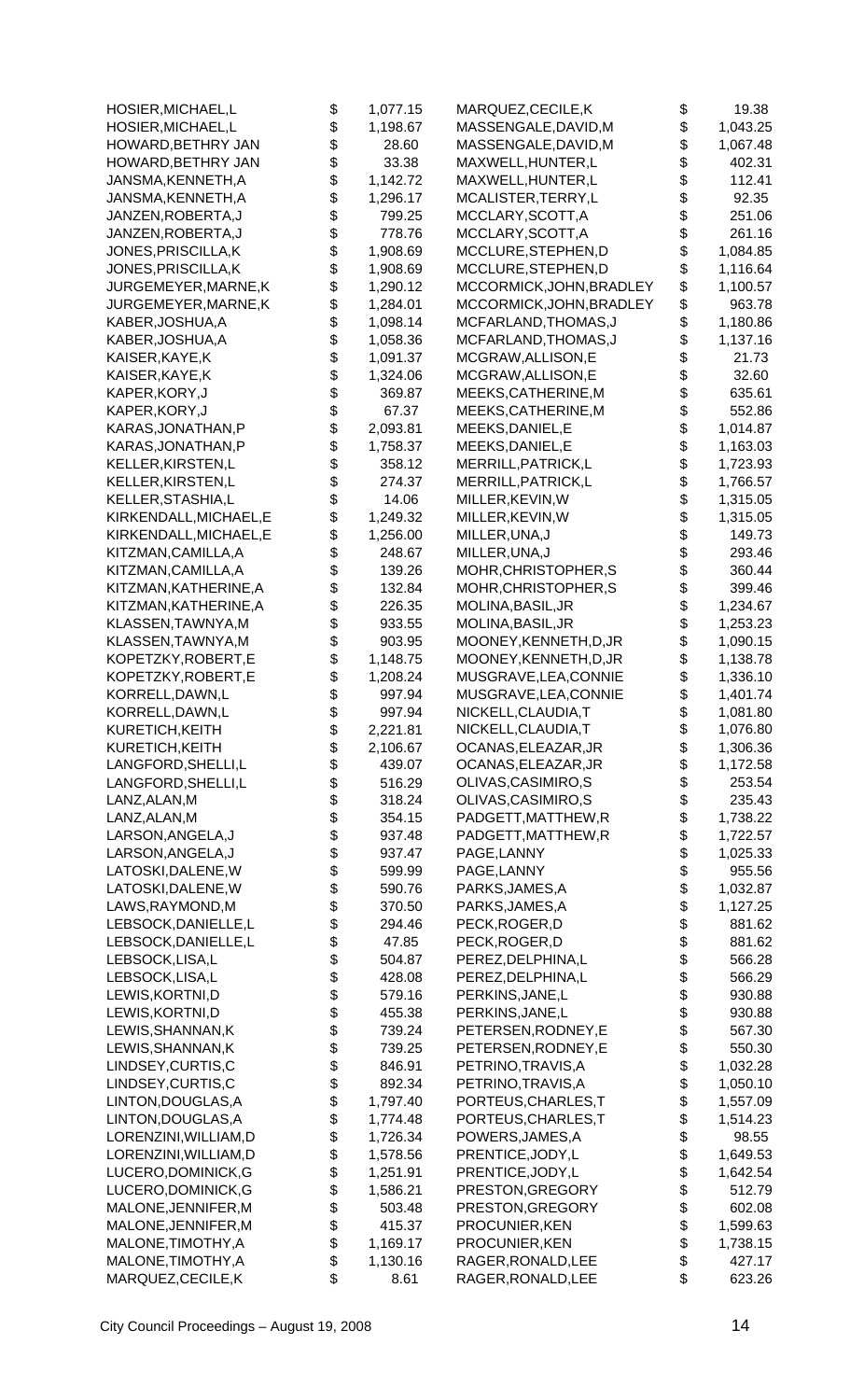| RAMSTETTER, JULIE, ANN | \$       | 1,003.36 | TADOLINI,CHRISTINA,L                 | \$<br>1,270.25             |
|------------------------|----------|----------|--------------------------------------|----------------------------|
| RAMSTETTER, JULIE, ANN | \$       | 1,095.29 | TADOLINI, CHRISTINA, L               | \$<br>1,202.33             |
| REEDER, DANIEL, J      | \$       | 869.79   | TRUJILLO, HOPE, R                    | \$<br>557.39               |
| REEDER, DANIEL, J      | \$       | 973.02   | TRUJILLO, HOPE, R                    | \$<br>503.00               |
| RICHARDSON, TONYA, S   | \$       | 878.65   | TUCKER, DONALD, J                    | \$<br>1,171.29             |
| RICHARDSON, TONYA, S   | \$       | 870.03   | TUCKER, DONALD, J                    | \$<br>1,229.46             |
| RICO, JORGE, JR        | \$       | 733.12   | TURNER, JOHN, W                      | \$<br>1,659.58             |
| RICO, JORGE, JR        | \$       | 767.40   | TURNER, JOHN, W                      | \$<br>1,633.58             |
| RIGGS, JASON, L        | \$       | 1,176.12 | VALDEZ, BRENDA                       | \$<br>6.36                 |
| RIGGS, JASON, L        | \$       | 1,291.26 | VALDEZ, BRENDA                       | \$<br>9.54                 |
| RODARTE, BERNARD       | \$       | 1,035.86 | VANNOY, JULIE, A                     | \$<br>419.51               |
| RODARTE, BERNARD       | \$       | 1,113.47 | VANNOY, JULIE, A                     | \$<br>419.51               |
| RODRIGUEZ, FELIX, R    | \$       | 1,446.12 | VAZQUEZ, LUIS, C                     | \$<br>1,096.87             |
| RODRIGUEZ, FELIX, R    | \$       | 1,484.26 | VAZQUEZ,LUIS,C                       | \$<br>1,297.76             |
| RODRIGUEZ, MANUEL, P   | \$       | 533.11   | VERHAAG, DEANNA, L                   | \$<br>1,304.75             |
| RODRIQUEZ, ALICE       | \$       | 90.55    | VERHAAG, DEANNA, L                   | \$<br>1,304.75             |
| RODRIQUEZ, ALICE       | \$       | 147.14   | VOSBURG, STEPHEN, DALE               | \$<br>1,168.18             |
| SAGEL, DARIN, L        | \$       | 1,691.26 | VOSBURG, STEPHEN, DALE               | \$<br>1,309.62             |
| SAGEL, DARIN, L        | \$       | 1,660.09 | WALES, MICHAEL, C                    | \$<br>745.04               |
| SAGEL, ERIK, H         | \$       | 1,104.79 | WALES, MICHAEL, C                    | \$<br>745.04               |
| SAGEL, ERIK, H         | \$       | 905.28   | WALKER, BLAYNE, M                    | \$<br>79.14                |
| SAUER, MITCHELL, R     | \$       | 399.90   | WALKER, CHRISTOPHER, E               | \$<br>798.82               |
| SAUER, MITCHELL, R     | \$       | 399.90   | WALKER, CHRISTOPHER, E               | \$<br>784.90               |
| SCHAFER, TERRI, P      | \$       | 90.55    | WALKER, ELLA, MAE                    | \$<br>773.64               |
| SCHAMBERGER, LANA, M   |          | 296.39   | WALKER, ELLA, MAE                    | \$<br>761.81               |
| SCHAMBERGER, LANA, M   | \$       | 605.32   | WALKER, JOSHUA, J                    | \$<br>922.10               |
| SCHENEMAN, TIFFANY, D  | \$       | 408.17   | WALKER, JOSHUA, J                    | \$<br>824.14               |
| SCHENEMAN, TIFFANY, D  | \$       | 395.69   | WALKER, TINA, LEE                    | \$<br>873.39               |
| SCHLEGEL, ALBERT, C    | \$       | 1,094.17 | WALKER, TINA, LEE                    | \$<br>825.38               |
| SCHLEGEL, ALBERT, C    | \$       | 955.41   | WEESE, BRADLEY, L                    | \$<br>248.41               |
|                        | \$       | 1,540.45 |                                      | \$<br>276.54               |
| SCHOSSOW, DOUGLAS, W   | \$       |          | WEESE, BRADLEY, L                    | \$                         |
| SCHOSSOW, DOUGLAS, W   | \$       | 1,515.95 | WEIMER, ROBERT, LEROY                | \$<br>1,871.69<br>1,831.87 |
| SCHOSSOW, ELIZABETH, A | \$       | 513.60   | WEIMER, ROBERT, LEROY                | \$                         |
| SCHOSSOW, ELIZABETH, A |          | 359.52   | WELLS, JEFFREY, A                    | 3,170.13                   |
| SCHOSSOW, JENNIFER, S  | \$       | 172.04   | WELLS, JEFFREY, A                    | \$<br>3,170.13             |
| SCOTT, CASEY, M        | \$       | 85.93    | WESTOVER, TORRIE, E                  | \$<br>316.93               |
| SCOTT, DONNA, ELAINE   | \$       | 1,009.13 | WESTOVER, TORRIE, E                  | \$<br>197.51               |
| SCOTT, DONNA, ELAINE   | \$       | 969.20   | WILLIS, JAMES, L                     | \$<br>1,269.22             |
| SEGURA, NICHOLAS, A    | \$       | 373.33   | WILLIS, JAMES, L                     | \$<br>1,269.22             |
| SEGURA, NICHOLAS, A    | \$       | 289.20   | WINBERG, CHERYL, A                   | \$<br>1,013.07             |
| SHARP, LOREN, G        | \$       | 1,077.15 | WINBERG, CHERYL, A                   | \$<br>998.44               |
| SHARP, LOREN, G        | \$       | 1,133.77 | WOOLDRIDGE, NICHOLE, L               | \$<br>224.67               |
| SHEDD, DONALD, A       | \$       | 1,762.83 | WOOLDRIDGE, NICHOLE, L               | \$<br>254.08               |
| SHEDD, DONALD, A       | \$       | 1,744.03 | WRIGHT, KENNETH, L                   | \$<br>1,044.21             |
| SHUTTS, BRADLEY, C     | \$       | 357.47   | WRIGHT, KENNETH, L                   | \$<br>1,018.21             |
| SHUTTS, BRADLEY, C     | \$       | 397.22   | WUNSCH, TIMOTHY, A                   | \$<br>987.79               |
| SIMMONS, ALBERTA, M    | \$<br>\$ | 97.55    | WUNSCH, TIMOTHY, A                   | \$<br>987.78               |
| SIMONDS, STEPHEN, D    |          | 425.94   | YEAROUS, ALLISON, R                  | \$<br>108.92               |
| SIMONDS, STEPHEN, D    | \$       | 425.94   | ZWETZIG, TODD, E                     | \$<br>1,111.39             |
| SIMPSON, GEOFF, DAVID  | \$       | 421.12   | ZWETZIG, TODD, E                     | \$<br>1,286.93             |
| SIMPSON, GEOFF, DAVID  | \$       | 151.47   | Total Payroll - July 2008            | \$<br>420,172.51           |
| SIMPSON, JOHN, R       | \$       | 1,212.99 | Total Disbursements - July 2008      | \$4,076,357.70             |
| SIMPSON, JOHN, R       | \$       | 1,116.72 | Total Publication Report - July 2008 | \$4,496,530.21             |
| SMEESTER, ZEBULUN      | \$       | 1,102.86 |                                      |                            |
| SMEESTER, ZEBULUN      | \$       | 1,044.59 |                                      |                            |
| SMITH, ERIC, R         | \$       | 1,078.10 |                                      |                            |
| SMITH, ERIC, R         | \$       | 1,085.50 |                                      |                            |
| SMITH, THOMAS, W       | \$       | 917.12   |                                      |                            |
| SMITH, THOMAS, W       | \$       | 1,023.98 |                                      |                            |
| SNYDER, BLAKE, J       | \$       | 1,270.48 |                                      |                            |
| SNYDER, BLAKE, J       | \$       | 1,189.98 |                                      |                            |
| SPENCER, SHARYN, L     | \$       | 633.13   |                                      |                            |
| SPENCER, SHARYN, L     | \$       | 610.41   |                                      |                            |
| STEFFEN, AUSTIN, A     | \$       | 236.79   |                                      |                            |
| STEFFEN, AUSTIN, A     | \$       | 119.19   |                                      |                            |
| STRAND, ANDREA, J      | \$       | 1,526.62 |                                      |                            |

STRAND,ANDREA,J \$ 1,495.48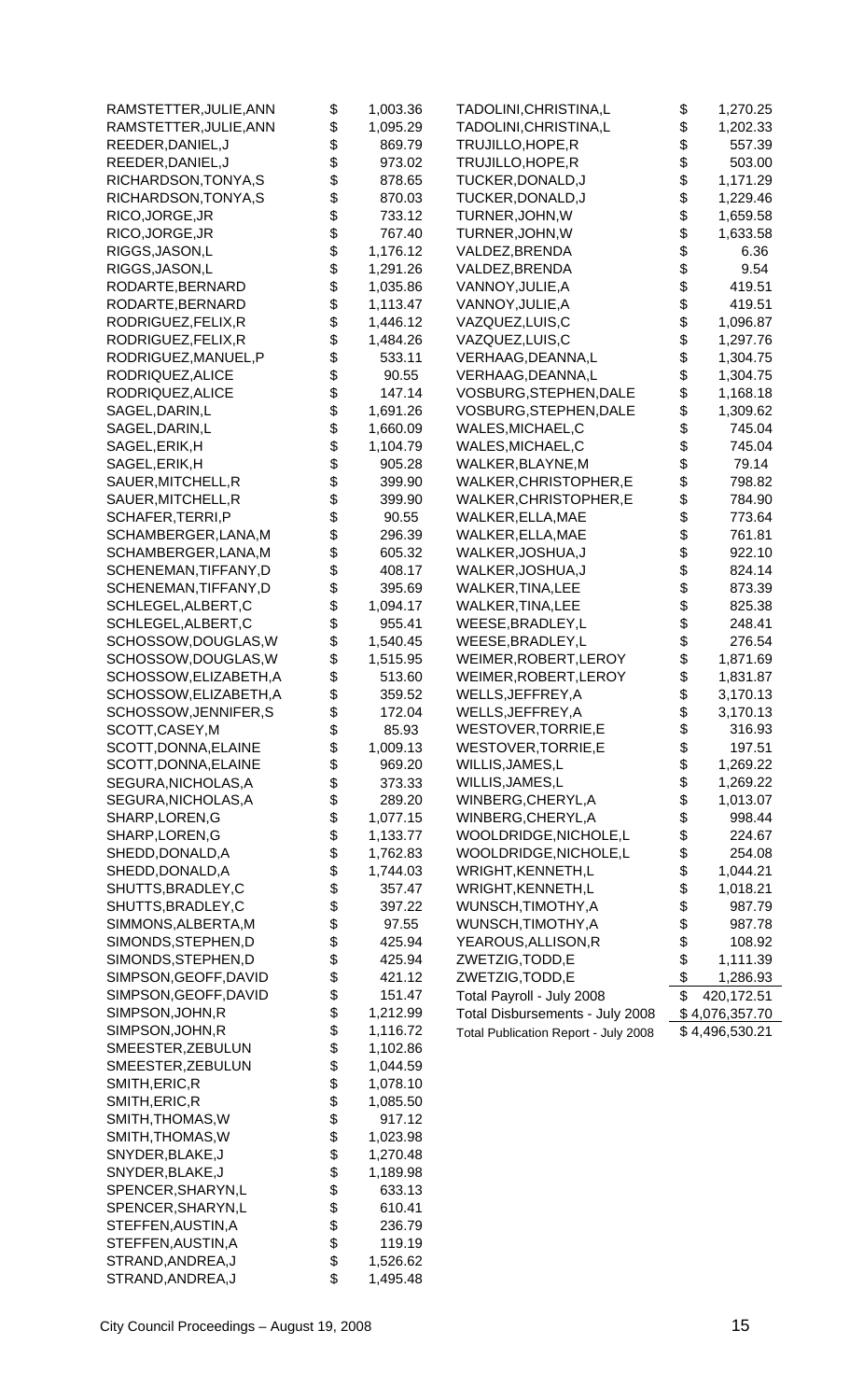C. Second and final reading of Ordinance 1072 entitled, "An Ordinance adopting Sec. 18A-24, Useful Public Service Program, *Code of the City of Fort Morgan* (1994)," and publish by title only.

#### **ORDINANCE NO. 1072**

# **AN ORDINANCE ADOPTING SEC. 18A-24, USEFUL PUBLIC SERVICE PROGRAM,** *CODE OF THE CITY OF FORT MORGAN (1994)*

WHEREAS, certain misdemeanants are sentenced by the Fort Morgan Municipal Court to complete community service hours; and,

WHEREAS, in the past this program has been overseen by the  $13<sup>th</sup>$  Judicial District Probation Department; and,

WHEREAS, the cost of completing this program is \$80.00, of which all monies are paid to the County of Morgan, with no revenue being retained by the City; and,

WHEREAS, the Fort Morgan Municipal Court Judge does not have the authority to direct Defendants to complete any specific type of public service in the County program; and,

WHEREAS, Staff has recommended that rather than outsourcing this program to the County, this program should be administered by the Probation Department located in the Fort Morgan Municipal Court; and,

WHEREAS, the in-house administration will allow for the reduction the cost of completing this program to misdemeanants; and,

WHEREAS, the City authorized UPS program will provide additional flexibility in sentencing options for the Municipal Court Judge.

 NOW, THEREFORE, BE IT ORDAINED BY THE COUNCIL OF FORT MORGAN, COLORADO that the Useful Public Service Program is adopted in entirety as follows:

#### 18A-24 USEFUL PUBLIC SERVICE PROGRAM

A. Purpose. The purpose of this chapter is to authorize the Municipal Court Judge and staff of implement a Useful Public Service program for Municipal Defendants. The Useful Public Service Program (UPS) assigns and monitors sentenced offenders to complete public service work pursuant to this code, court policies, and state and national practices. The program must maintain self-sufficiency through client paid fees and other program charges, while providing a wide range of services to the community. The program shall be administered by the Court through the Judge and Court Administrator.

The philosophy of the program is that through Restorative Justice Principles and Practices, court ordered community service work can and should be beneficial for all involved parties: the community's charitable organizations; the courts; the program; and the Defendant.

B. Procedure. Any Defendant ordered by the Court to serve UPS as part of its sentence shall report to the Probation Department. All UPS shall be monitored by Court, as directed by the Municipal Court Judge through the Court Administrator. UPS shall only be performed for a I.R.S. Code §501(c)(3) organization approved by the Probation Department. The Court will prepare all forms necessary to effectively administer the program.

C. Prohibitions. The Court shall not be authorized under this Chapter to allow for any "buy out" program in the administration of the UPS program. "Buy out" means allowing a Defendant to pay the Court or any organization an established amount of money in lieu of serving its UPS sentence.

D. Fees. The Court administrator, with approval of the Municipal Court Judge shall have authority to assess or modify an appropriate fee to pay for the administration of the UPS program. Such fees shall also be subject to final approval of Council during the budget process or during the mid-term budget amendment process.

E. Falsification of Information. The falsification of UPS forms, including but not limited to forged signatures, claimed time and work information, shall constitute a violation of the Fort Morgan Municipal Court, and shall be punishable by a fine of not more than one thousand (\$1,000.00) and/or up to one (1) year jail.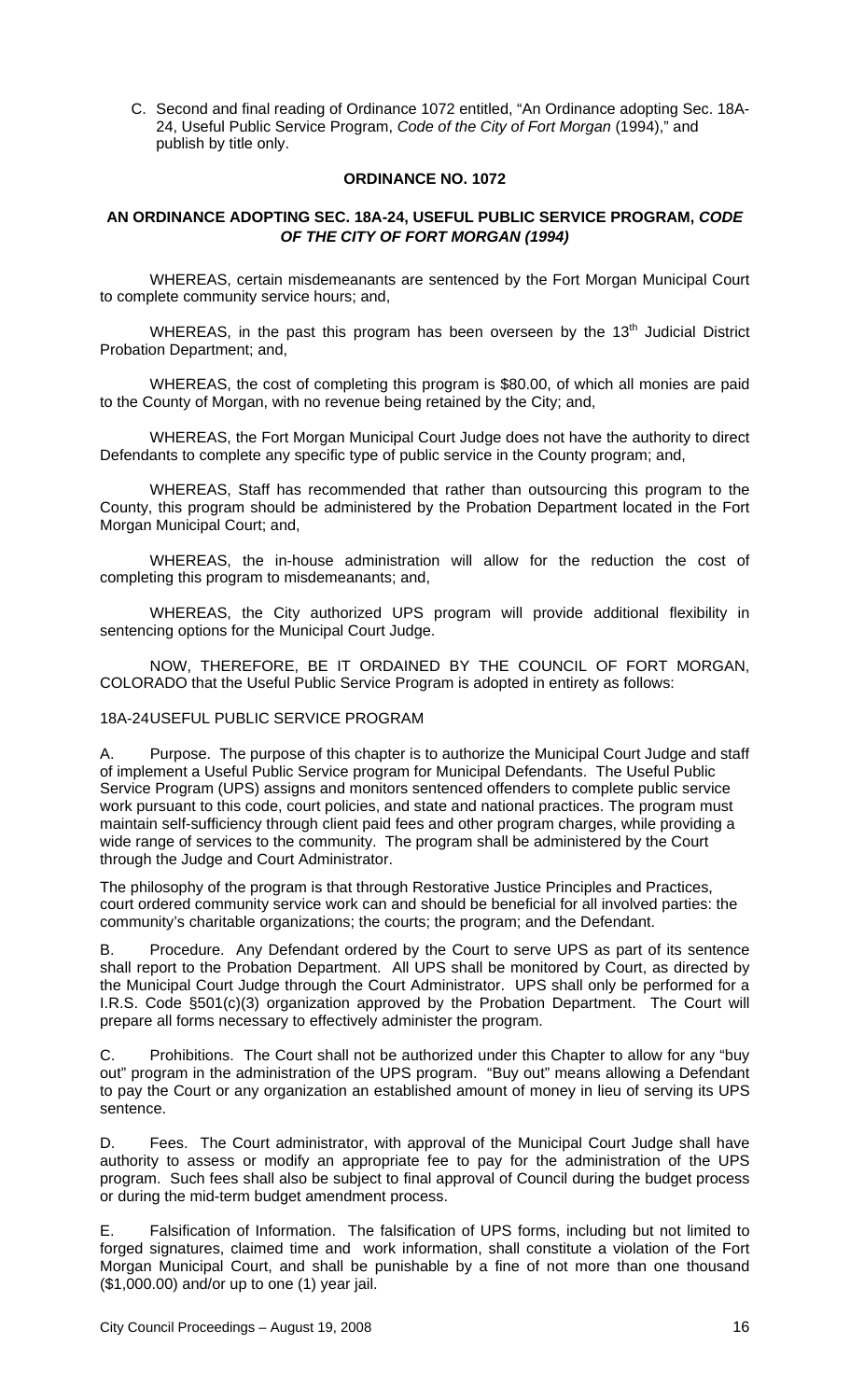INTRODUCED, READ AND PASSED UPON FIRST READING this 5<sup>th</sup> day of August, 2008, for publication once in a newspaper of the City of Fort Morgan, Colorado, at least ten days before its final passage.

> THE CITY COUNCIL OF THE CITY OF FORT MORGAN, COLORADO

[ SEAL ]

 BY*: /s/ Jack L. Darnell* Mayor

ATTEST:

*/s/ Andrea J. Strand* City Clerk

FINALLY PASSED, ADOPTED AND APPROVED this 19<sup>th</sup> day of August, 2008, for publication once in the newspaper of the City of Fort Morgan, Colorado, within five days of the final passage, to take effect five days after final publication.

> THE CITY COUNCIL OF THE CITY OF FORT MORGAN, COLORADO

[SEAL]

BY: /s/ Jack Darnell, Mayor

ATTEST:

/s/ Andrea Strand, City Clerk

STATE OF COLORADO ) COUNTY OF MORGAN ) CERTIFICATE CITY OF FORT MORGAN )

I, Andrea Strand, the duly appointed, qualified and acting Clerk of the City of Fort Morgan, Colorado, do hereby certify and attest that the foregoing Ordinance No. 1072 was, as a proposed Ordinance, duly and legally presented to the City Council of the City of Fort Morgan, Colorado, at a Regular Meeting on the 5th day of August, 2008. Said Ordinance, as proposed, was duly read at length at said regular meeting, and thereafter the same was, on the 8<sup>th</sup> day of August, 2008, published in *The Fort Morgan Times*, a daily newspaper of general circulation published and printed in the City of Fort Morgan, Morgan County, Colorado. Said proposed Ordinance was again taken up and read a second time, duly and legally passed, approved and adopted at a Regular Meeting of the City Council held on the 19<sup>th</sup> day of August, 2008. Within five (5) days after its final passage, said Ordinance was published in *The Fort Morgan Times*, a daily newspaper of general circulation published and printed in the City of Fort Morgan, Morgan County, Colorado.

#### /s/ Andrea Strand, City Clerk

- D. Accept the recommended gas and electric cost adjustments and schedule a Public Hearing for September 23, 2008, at a Special Meeting.
- E. Authorize the Mayor to sign the Land Purchase Contract and Right of First Refusal between the City of Fort Morgan and Matt Underwood.

### **RESOLUTION NO. 08 08 05**

#### **AUTHORIZING THE MAYOR TO EXECUTE THE LAND PURCHASE CONTRACT AND RIGHT OF FIRST REFUSAL BETWEEN THE CITY OF FORT MORGAN AND MATT UNDERWOOD**

WHEREAS, The City of Fort Morgan, Colorado, a Colorado municipal corporation and home rule City, agrees to sell, and Matt Underwood, agrees to buy, Lot 2 of the Underwood Minor Subdivision under the terms and conditions as set forth in the Land Purchase Contract and Right of First Refusal;

WHEREAS, City Staff has recommended the approval of the Land Purchase Contract to Purchase and Right of First Refusal attached hereto and incorporated herein by this reference;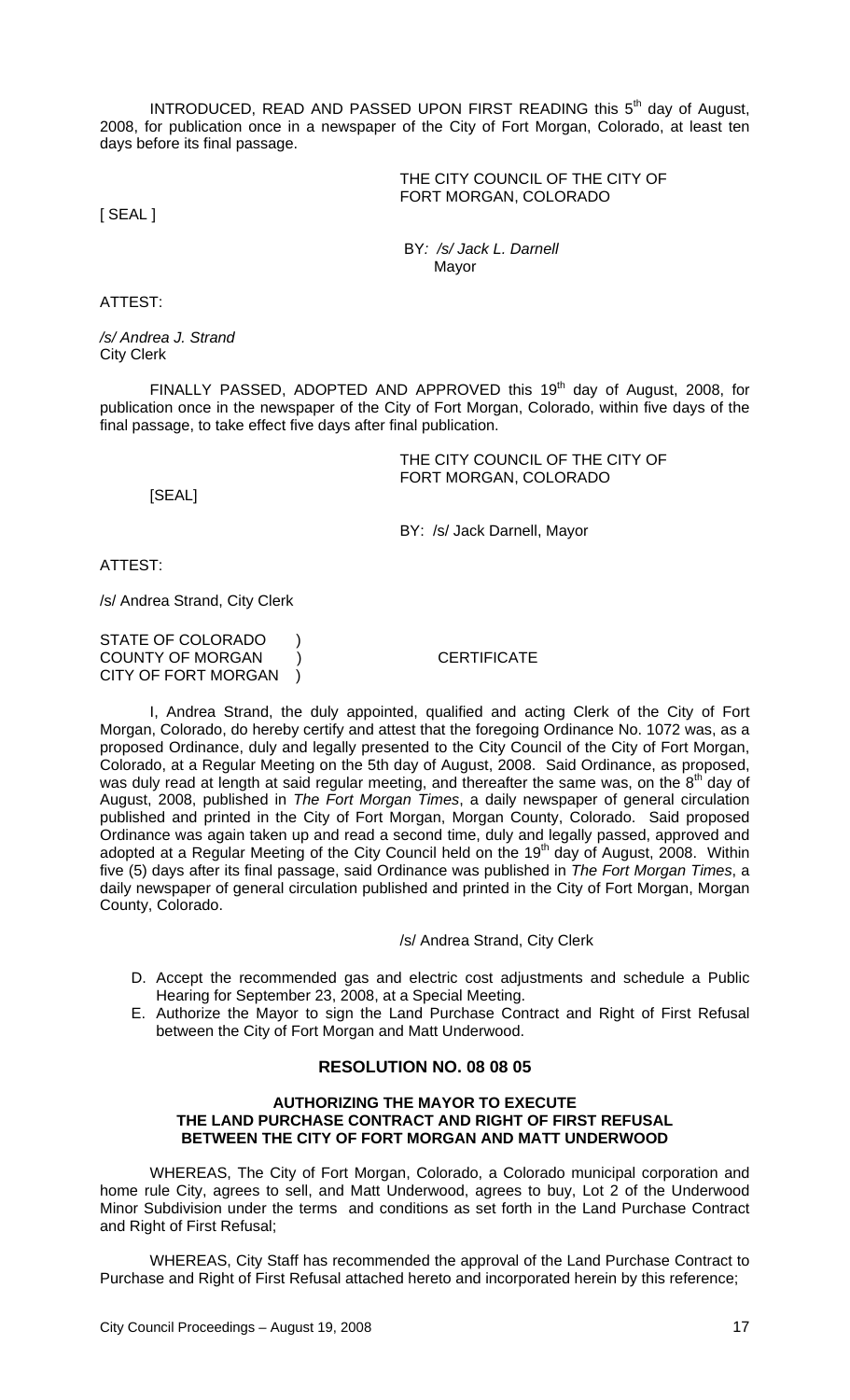NOW, THEREFORE, BE IT RESOLVED BY THE CITY COUNCIL OF THE CITY OF FORT MORGAN, COLORADO:

SEC. 1: The Mayor is hereby authorized to execute the Land Purchase Contract to Purchase and Right of First Refusal.

INTRODUCED, PASSED, APPROVED AND ADOPTED this 19<sup>th</sup> day of August, 2008, the vote upon roll call being as follows:

Ayes: Mayor Darnell; Councilmembers Deal, McAlister, Powers, Schafer, Shaver and Simmons

Nays: None.

Absent /Abstain: None.

THE CITY COUNCIL OF FORT MORGAN. COLORADO

[ SEAL]

BY: /s/ Jack Darnell, Mayor

ATTEST:

/s/ Andrea Strand, City Clerk

STATE OF COLORADO COUNTY OF MORGAN ) ss. CERTIFICATE CITY OF FORT MORGAN

I, ANDREA STRAND, City Clerk for the City of Fort Morgan, Colorado, do hereby certify and attest that the foregoing Resolution is a true, perfect and complete copy of the Resolution adopted by the Council of Fort Morgan, Colorado, and is identical to the original thereof appearing in the official records of the City of Fort Morgan, Colorado, and that the same has not been, since its adoption, in any respect, rescinded or amended.

IN TESTIMONY WHEREOF, I have hereunto set my hand and have affixed the seal of the City of Fort Morgan this  $20<sup>th</sup>$  day of August, 2008.

#### /s/ Andrea Strand, City Clerk

- F. Authorize the Mayor to sign the Intergovernmental Agency Agreement between the City of Fort Morgan and Morgan County regarding the video arraignment system.
- G. Approve the appointment of Rita Coates and Lisa Northrup to the Library Advisory Board to fill two four-year terms expiring on December 31, 2010.
- H. Approve a \$3,000 bonus to Keith Kuretich in recognition of his service as Acting City Manager.

All matters listed under Item 7, Consent Agenda, are considered to be routine business by the Council and will be enacted with a single motion and a single vote by roll call. There will be no separate discussion of these items. If discussion is deemed necessary, that item should be removed from the Consent Agenda and considered separately.

 PASSED, APPROVED AND ADOPTED this 19th day of August, 2008, the vote upon roll call being as follows: Ayes: Mayor Darnell; Councilmembers Deal, McAlister, Powers, Schafer, Shaver and Simmons. Nays: none.

### **PUBLIC COMMENT / AUDIENCE PARTICIPATION**

None.

#### **REPORTS**

The following Directors provided written reports to Council: